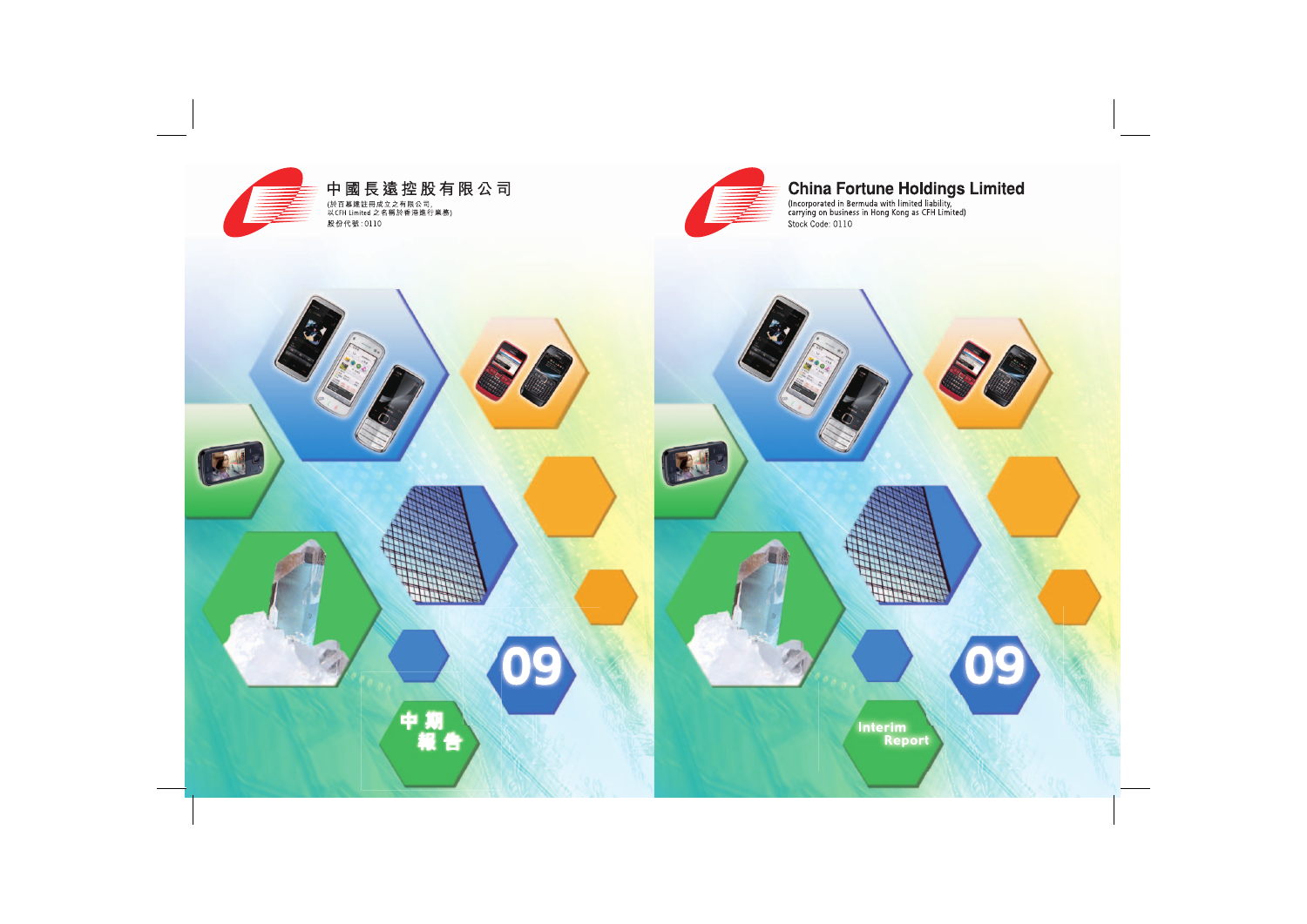# TABLE OF CONTENTS

| Corporate information                                    | $\overline{2}$ |
|----------------------------------------------------------|----------------|
| Review and outlook                                       | 3              |
| Other information                                        | 8              |
| Condensed consolidated income statement                  | 16             |
| Condensed consolidated statement of comprehensive income | 17             |
| Condensed consolidated statement of financial position   | 18             |
| Condensed consolidated statement of changes in equity    | 20             |
| Condensed consolidated statement of cash flows           | 21             |
| Notes to the condensed consolidated financial statements | 22             |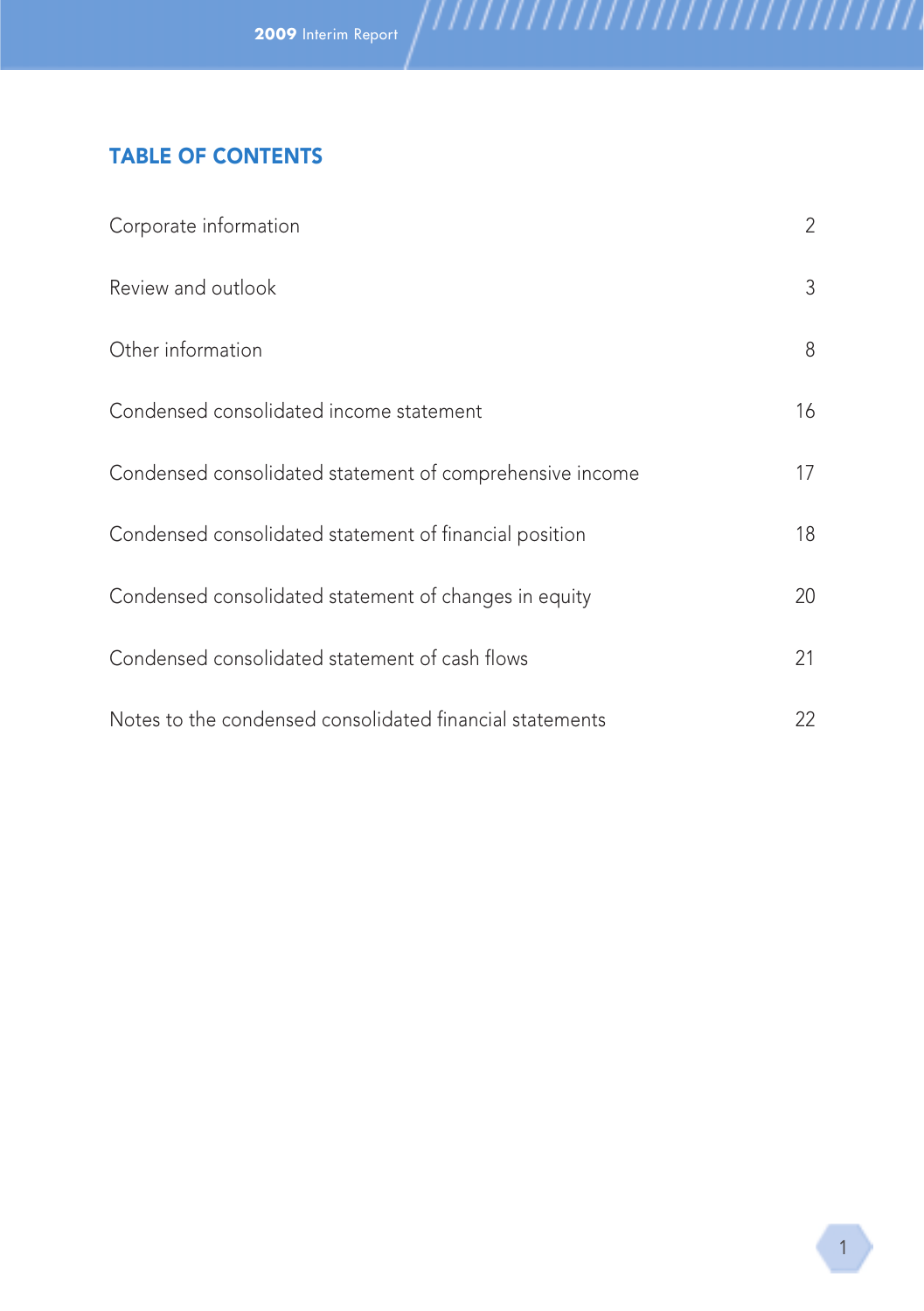# CORPORATE INFORMATION

# Board of Directors

Chairman Mr. Lau Siu Ying

Executive Director Mr. Luo Xi Zhi

Non-executive Directors Mr. Fung Oi Ip, Alfonso Mr. Lo Wing Yat

#### Independent Non-executive Directors

Mr. Chang Wing Seng, Victor Mr. Wong Lit Chor, Alexis Mr. Chen Yi Gang

## Company Secretary

Mr. Cheng Ka Chung

## Audit Committee

Mr. Chang Wing Seng, Victor (Committee Chairman) Mr. Wong Lit Chor, Alexis Mr. Fung Oi Ip, Alfonso

## Registered Office

Clarendon House, 2 Church Street, Hamilton HM11, Bermuda.

## Hong Kong Head Office

Room 1505-07, Tower A, Regent Centre, 63 Wo Yi Hop Road, Kwai Chung, Hong Kong.

# China Head Office

Room G, 8/F., East Tower, Shanghai Hi-Tech King World, 666 Beijing East Road, Huang Pu District, Shanghai, PRC.

## Shanghai Office

Room 328, Xin Mao Lou, 2 Tai Zhong Nan Lu, Waigaoqiao Free Trade Zone, Shanghai, PRC.

,,,,,,,,,,,,,,,,,,,,,,

# Principal Share Registrar and Transfer Office

The Bank of Bermuda Limited Bank of Bermuda Building, 6 Front Street, Hamilton HM11, Bermuda.

# Hong Kong Branch Share Registrar and Transfer Office

Tricor Abacus Limited 26/F., Tesbury Centre, 28 Queen's Road East, Wanchai, Hong Kong.

## Auditor

Deloitte Touche Tohmatsu

Legal Advisors Conyers Dill & Pearman

#### Principal Bankers

CITIC Ka Wah Bank Hang Seng Bank

## Corporate Websites

www.fortunetele.com www.chinafortune.com

## Stock Code

110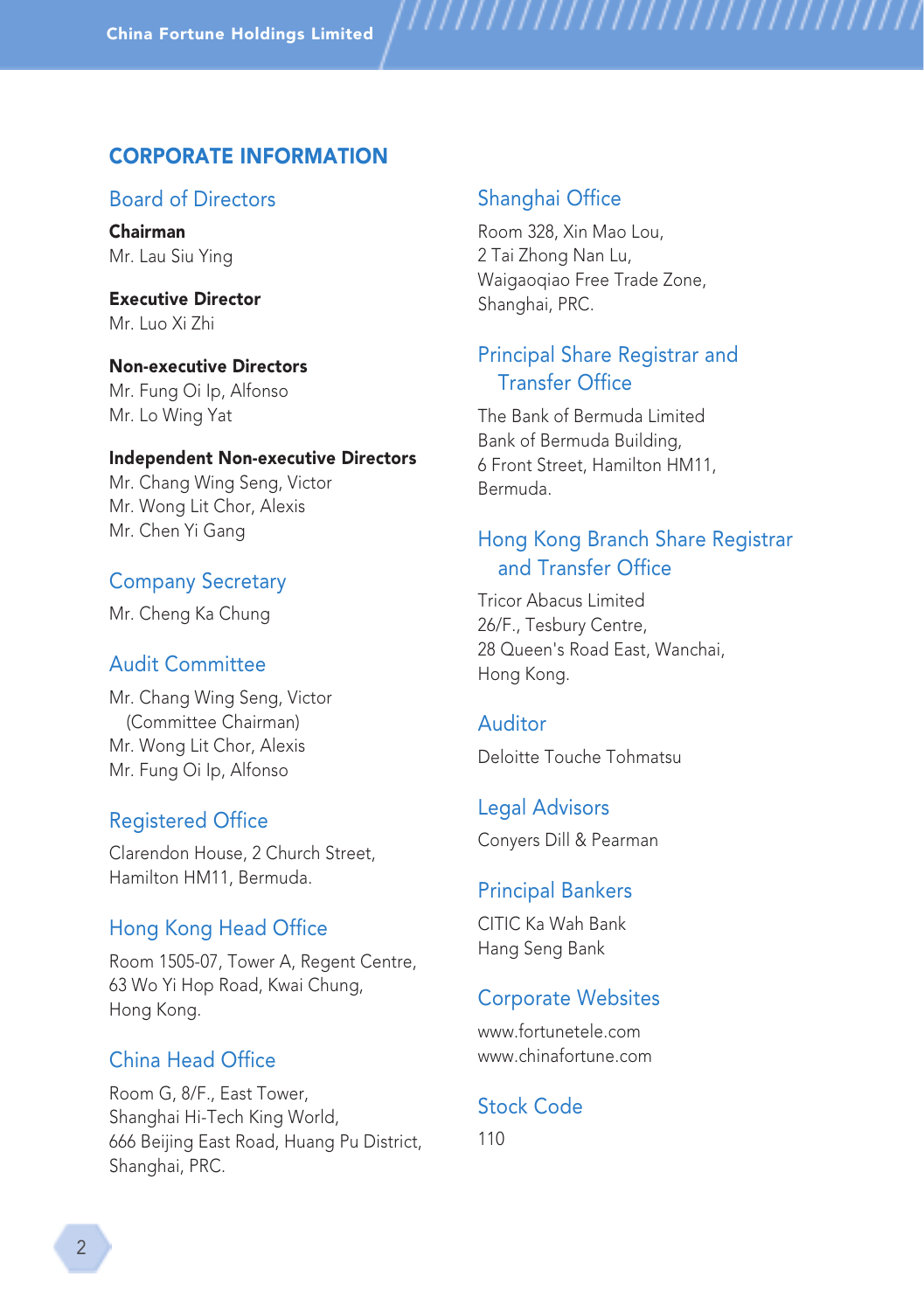# REVIEW AND OUTLOOK

#### Financial Review

The performance of the Group was significantly improved due to the amounts recovered from previous provision made for accounts and other receivables. The fulfillment distribution business for Nokia Stores continues to be a core business of the Group in which the Group is appointed as the sole fulfillment distributor for Nokia Stores in the People's Republic of China ("PRC"). As far as the distribution business in Hong Kong is concerned, due to the weak sentiment in the Hong Kong market which was experienced by the substantial drop in revenue during the period, the Group has disposed of this business in August 2009 with a view to focus its resources in the PRC market which offers more opportunities to the Group. Accordingly, the figures from this business segment were classified as "Discontinued operations" during the period. In order to ensure that the figures during the period as explained below are on a comparable basis with those of previous period, the figures for the current period included the ones from the continuing operations and the discontinued operations.

,,,,,,,,,,,,,,,,,,,,,,,,,,,,,

The Group recorded a consolidated revenue during the period of HK\$1,009.2 million when compared to the previous period of HK\$1,026.4 million. The slightly decrease in revenue was mainly attributable to an increase of around HK\$82 million from the fulfillment distribution business for Nokia Stores which was offset by the decrease of around HK\$93 million in the distribution business in Hong Kong due to the poor sentiment in the Hong Kong market after the global financial crisis in late 2008. The gross profit amounted to HK\$22.2 million, a slight decrease when compared to the previous period of HK\$26.6 million due to the reduction in contribution from the distribution business in Hong Kong. The gross margin percentage during the period was 2.2% which was comparable to the previous period of 2.6%.

The selling and distribution costs amounted to HK\$14.0 million when compared to the previous period of HK\$14.9 million as the overall revenue achieved during the period was comparable to the previous period. The administrative expenses amounted to HK\$13.2 million, a slight increase when compared to the previous period of HK\$12.3 million mainly due to the combined effect of the written off of a trade receivable of around HK\$3 million pursuant to the settlement of a legal case with a supplier for the distribution business in Hong Kong and the further reduction of staff cost amounting to around HK\$1.4 million.

Owing to the amounts recovered from previous provision made for accounts and other receivables in the old business (i.e. the national distribution business in the PRC), the Group has made an one-off gain of HK\$15.0 million during the period.

An impairment loss on goodwill was made during the period as the Group has forseen such loss pursuant to the subsequent disposal of the distribution business in Hong Kong in August 2009.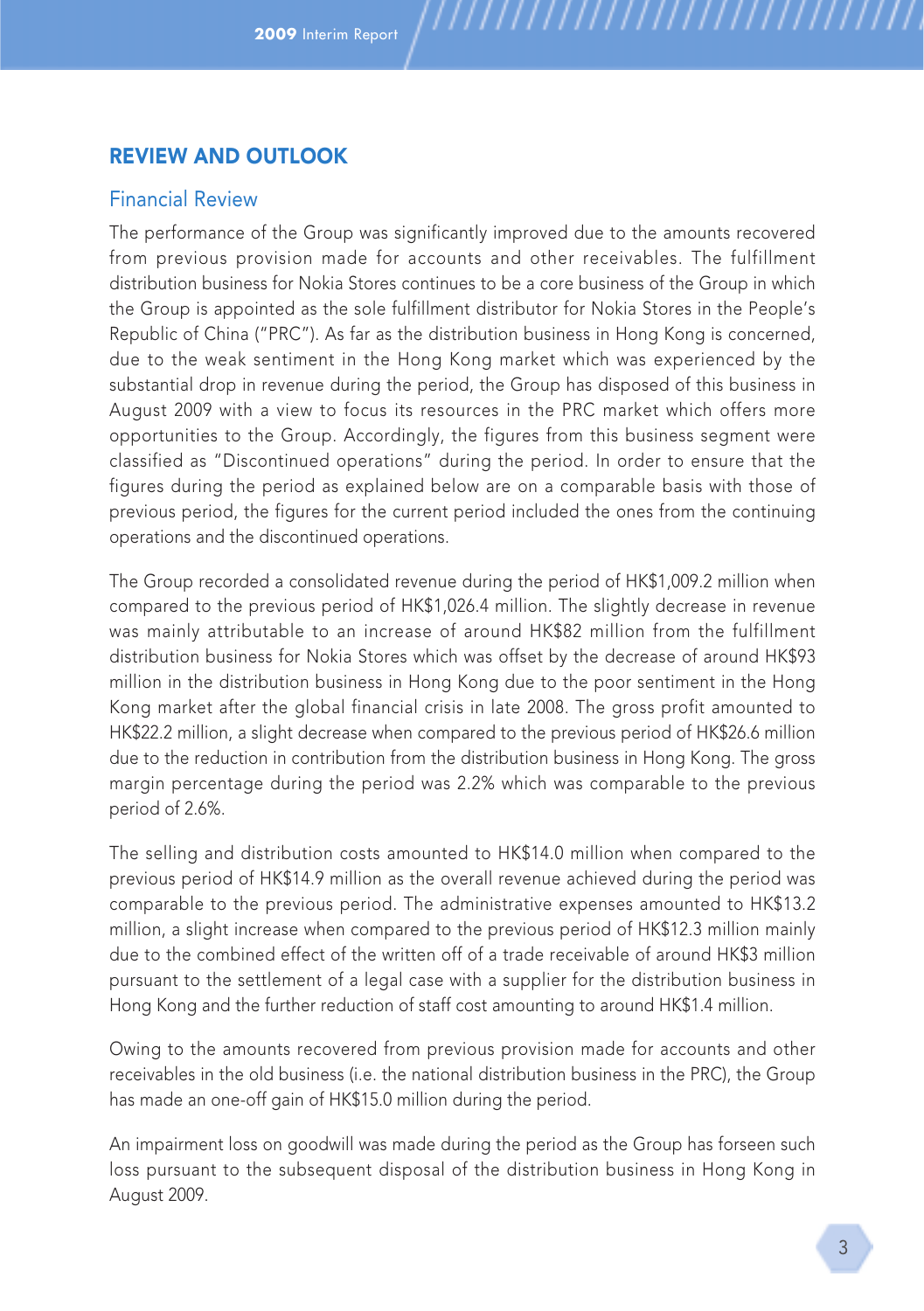As far as the mobile phone retail chain business in Zhuhai was concerned, the revenue achieved during the period amounted to HK\$15.1 million, a drop of 31% as compared with the previous period of HK\$21.8 million. The share of its loss by the Group during the period was minimal as compared to the previous period of HK\$0.5 million loss due to the streamlining of its staff cost during the period.

,,,,,,,,,,,,,,,,,,,,,,,

The Group shared a net gain of HK\$0.3 million from the results of two associates during the period as compared to the losses in the previous period of HK\$1.7 million due to the better performance of Intelligence Tech Limited during the period. Owing to the intense competition and weak sentiment for electronic products in the United States, the Group shared a loss of around HK\$0.4 million from Artchief Industries Ltd. while the Group shared a gain of around HK\$0.7 million from Intelligence Tech Limited subsequent to its focus on its hardware trading business in the PRC and the further streamlining of its staff cost.

The finance costs during the period were substantially reduced from HK\$6.2 million to HK\$1.2 million due to the decrease in the level of bank borrowings and decrease in other financial liabilities.

As a result of the above, the Group reported a net profit of HK\$12.3 million during the period when compared to the net loss of HK\$1.6 million in the previous period.

The net asset value of the Group as at 30 June 2009 amounted to HK\$201.8 million or HK\$0.54 per share when compared to HK\$189.5 million or HK\$0.51 per share as at 31 December 2008. As at 30 June 2009, the Group's aggregate bank borrowings amounted to HK\$44.3 million when compared to HK\$52.7 million as at 31 December 2008. The decrease in bank borrowings was mainly attributable to the intention of the Group to reduce its borrowing level.

The gearing ratio of the Group, defined as the ratio of the total long term liabilities to the shareholder's equity, was zero as the Group did not have any long term liability as at 30 June 2009. The total bank deposits and cash balances amounted to HK\$57.6 million as at 30 June 2009, of which HK\$30.6 million has been pledged to a bank. The Group is financed by a combination of its equity capital, cash flow generated from its operation and bank borrowings. During the period, there was no material change in the funding and treasury policy of the Group. The Group considers the only potential currency exposure is in Renminbi as the majority of its revenue is derived in the PRC. It is the treasury policy of the Group to manage its foreign currency exposure whenever its financial impact is material to the Group.

The inventories of the Group as at 30 June 2009 amounted to HK\$108.3 million, mainly comprised inventories from the fulfillment distribution business for Nokia Stores as the inventories from the distribution business in Hong Kong, amounting to around HK\$5 million, was included in the figure of "Assets classified as held for sales" pursuant to the subsequent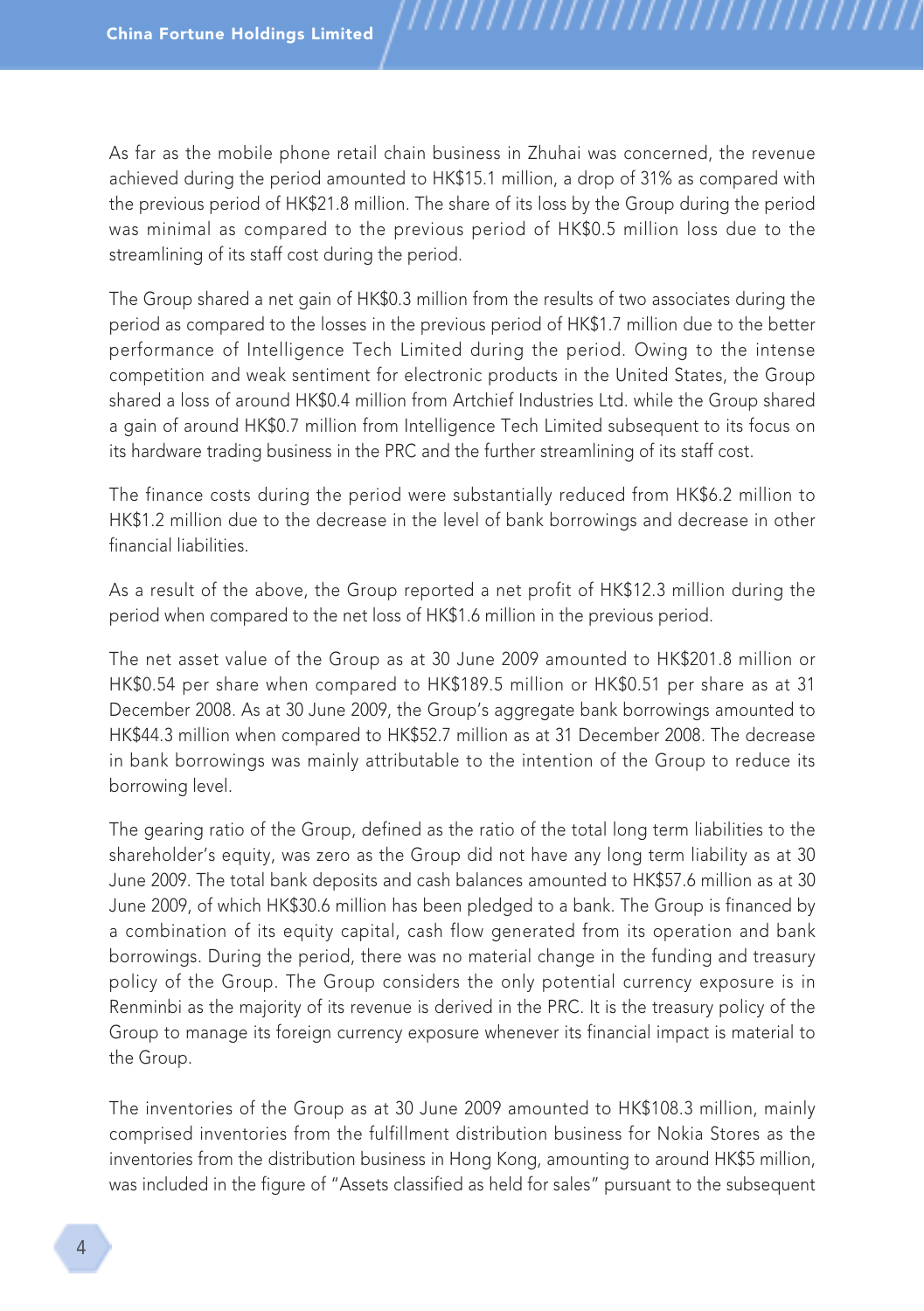disposal of the distribution business in Hong Kong after 30 June 2009. The inventories of the Group as of 31 December 2008 amounted to HK\$160.3 million in which around HK\$20 million was coming from the distribution business in Hong Kong. The inventory turnover period was 25 days for the six months ended 30 June 2009, same as the one for the twelve months ended 31 December 2008 of 25 days. The Group will continue to apply strict policy in inventory control in the future. The amount of trade and other receivables as at 30 June 2009 was HK\$76.4 million, mainly comprised receivables from the fulfillment distribution business for Nokia Stores as the receivables from the distribution business in Hong Kong, amounting to around HK\$10 million, was included in the figure of "Assets classified as held for sales" as explained above. The trade and other receivables of the Group as of 31 December 2008 amounted to HK\$76.9 million in which around HK\$17 million was coming from the distribution business in Hong Kong. In order to minimize the credit risk for the trade receivables, the Group has implemented strict control on the determination of credit limits, credit approvals and other monitoring procedures to ensure that follow-up action is taken to recover overdue debts. In addition, the revenue generated from the fulfillment distribution business for Nokia Stores is mainly on cash basis which further reduces the credit risk of the Group.

,,,,,,,,,,,,,,,,,,,,,,,

On 4 September 2007, the Group and TeleChoice International Limited ("TeleChoice"), entered into an agreement to establish a subsidiary (the "Fulfillment Subsidiary") to engage in the logistics and fulfillment business for Nokia Stores in the PRC (the "Fulfillment Business"). TeleChoice injected HK\$50 million for 40% equity interest in the Fulfillment Subsidiary, while the Group injected HK\$25 million for 60% equity interest therein. At the same time, the Company granted a put option to TeleChoice pursuant to which TeleChoice can require the Company to purchase its entire 40% equity interest in the Fulfillment Subsidiary at a price of HK\$50 million during the period from 1 March 2008 to 31 December 2008. The put option liability, representing a host debt instrument with a not closely related embedded non-option derivative which is linked to the profitability of the Fulfillment Business, was recognised as other financial liabilities. In late December 2008, TeleChoice exercised its put option and the Group has made several payments to TeleChoice during the period. Because of this, the financial liabilities due to TeleChoice amounting to HK\$52.6 million as of 31 December 2008 has reduced substantially to HK\$3.1 million as of 30 June 2009. Upon the completion of the exercise of this put option in early July 2009, the Group has settled the remaining balance due to TeleChoice.

As at 30 June 2009, the Group had in total 220 employees as compared to 218 employees as at 31 December 2008. Employees were remunerated according to the nature of their job duties and market trend. The Group provided staff welfare and fund contribution to its employees in accordance with the prevailing regulations in the PRC and Hong Kong. There was no material change in the remuneration policy, bonus scheme and share option scheme during the period. The Group has a share option scheme under which the Company may grant share options to the participants, including directors and employees, to subscribe for shares of the Company.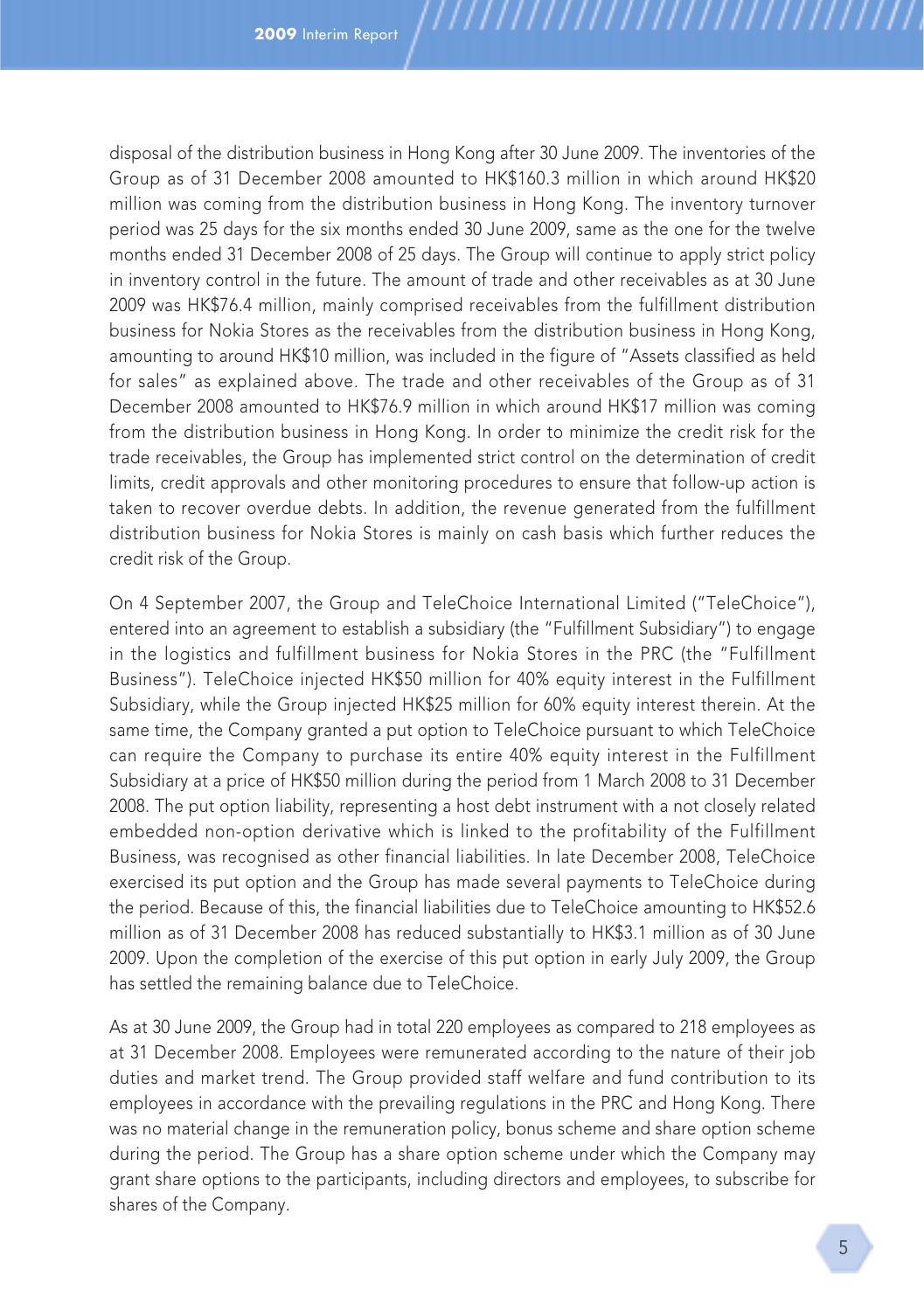## Operational Review

#### Market Overview

According to the statistics released by the Ministry of Industry and Information Technology of the People's Republic of China ("MII"), there were more than 702 million subscribers to mobile phone services in the PRC as at the end of July 2009, equivalent to a penetration rate of 52.5 users per 100 persons. The low penetration rate in the rural market, where more than half of the population in the PRC resides, together with the 3G services and the continued economic growth in the PRC, mean that the PRC market still has a lot of untapped potential.

,,,,,,,,,,,,,,,,,,,,,,,,

While there are continuing intense competitions among the big mobile phone manufacturers in the PRC, they are trying to cut the distribution layers by directly supplying to the provincial distributors and leading retailers with a view to increase their profitability. Because of this, leading vendors have developed multi-channel distribution models which include "national distribution", "provincial distribution","direct to retail" and "direct to operator".

As one of the integrated fulfillment distributors in the PRC, the Group provides all necessary services, which include but not limited to transaction handling, credit financing, delivery, rebate execution, stock buffering and B2B system integration, etc. In return, the Group receives a contractual margin, as well as various rebates as its service income. This business model is more transparent, allowing the buyers, the suppliers and the Group to share common information and enhances the efficiency of all the activities of the value chain.

## Business Review

The fulfillment distribution business for Nokia Stores, contributing to more than 90% of the Group's revenue, continued to make significant contribution to the overall performance of the Group during the period. It will continue to be a core business of the Group in view of the enormous mobile phone market in the PRC and the leading position of Nokia in the PRC market. On the other hand, the businesses of the associates and the subsidiary engaging in the mobile phone retail chain in Zhuhai of the Group remained a challenge due to the intense competition in the market. As far as the distribution business in Hong Kong is concerned, due to the weak sentiment in the Hong Kong market which was experienced by the substantial drop in revenue as explained before, the Group has disposed of this business in August 2009 with a view to focus its resources in the PRC market which offers more opportunities to the Group. In June 2009, the Group has entered into a deed of termination by mutual consents of the vendor (a wholly-owned subsidiary of the Company) and the purchaser (Mr. Lau Siu Ying, Chairman and CEO of the Company) to terminate the proposed disposal of 49% interest in the FTC distribution business.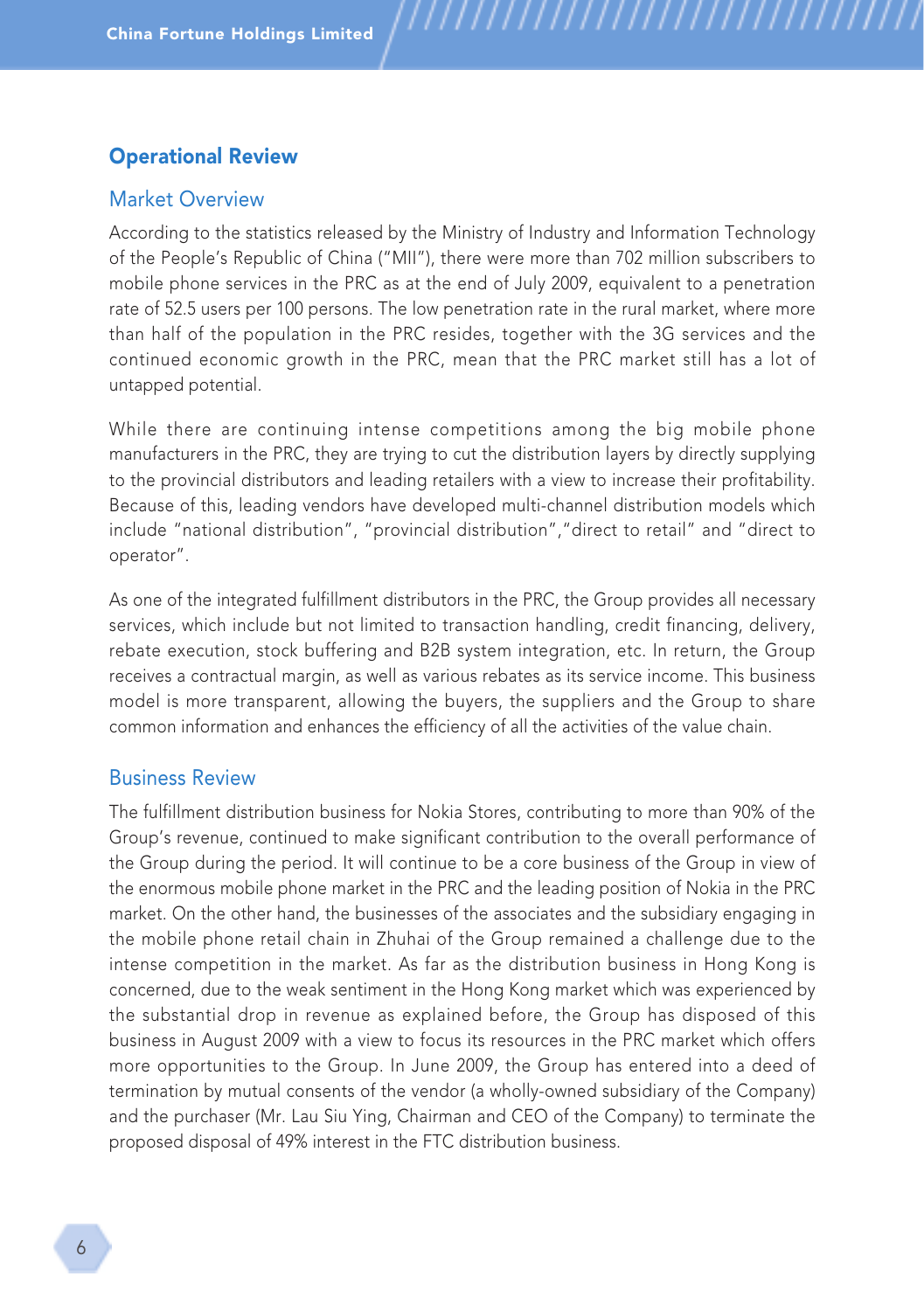With a view to further diversify the business of the Group, in July 2007, the Group contracted to acquire approximately 40.8% equity interest in a mining company in the PRC (the "PRC Mining Company"). The PRC Mining Company has the right to conduct mining activities in a mining site which is located in Huangshi, southeastern Hubei. The mining site has a general mining area of approximately 0.62 square kilometers and the mineral resources of the mining site include Celestite, Zinc and Lead. In November 2007, the Group further contracted to acquire another 10% equity interest in the PRC Mining Company. In January 2009, the Company issued a further circular on this transaction due to the restructuring of certain terms of these acquisitions. Such terms revision has been subsequently approved by the independent shareholders of the Company in February 2009 and the completion of this transaction is now pending for the fulfillment of certain conditions for the completion. The Group believes that this business segment in natural resources will become another core business of the Group in the near future as demand for mineral resources will be considerable in view of the continued growth of the PRC economy.

,,,,,,,,,,,,,,,,,,,,,,,,,,

The continued economic growth in the PRC, supported by a high internal consumption, together with the room for expansion in the penetration rate of the mobile phone users in the PRC, and the recently launched 3G services create a huge market and great opportunities for the Group to move forward. The Group will continue to strengthen our existing relationships with the leading manufacturers and to look for new cooperation opportunities with all other manufacturers and operators with a view to establish a firm foundation for our future growth, based on our successful experience in the fulfillment distributorship business with Nokia.

With a view to diversify the business of the Group, the Group is actively looking for opportunities which will further enhance the shareholders' value.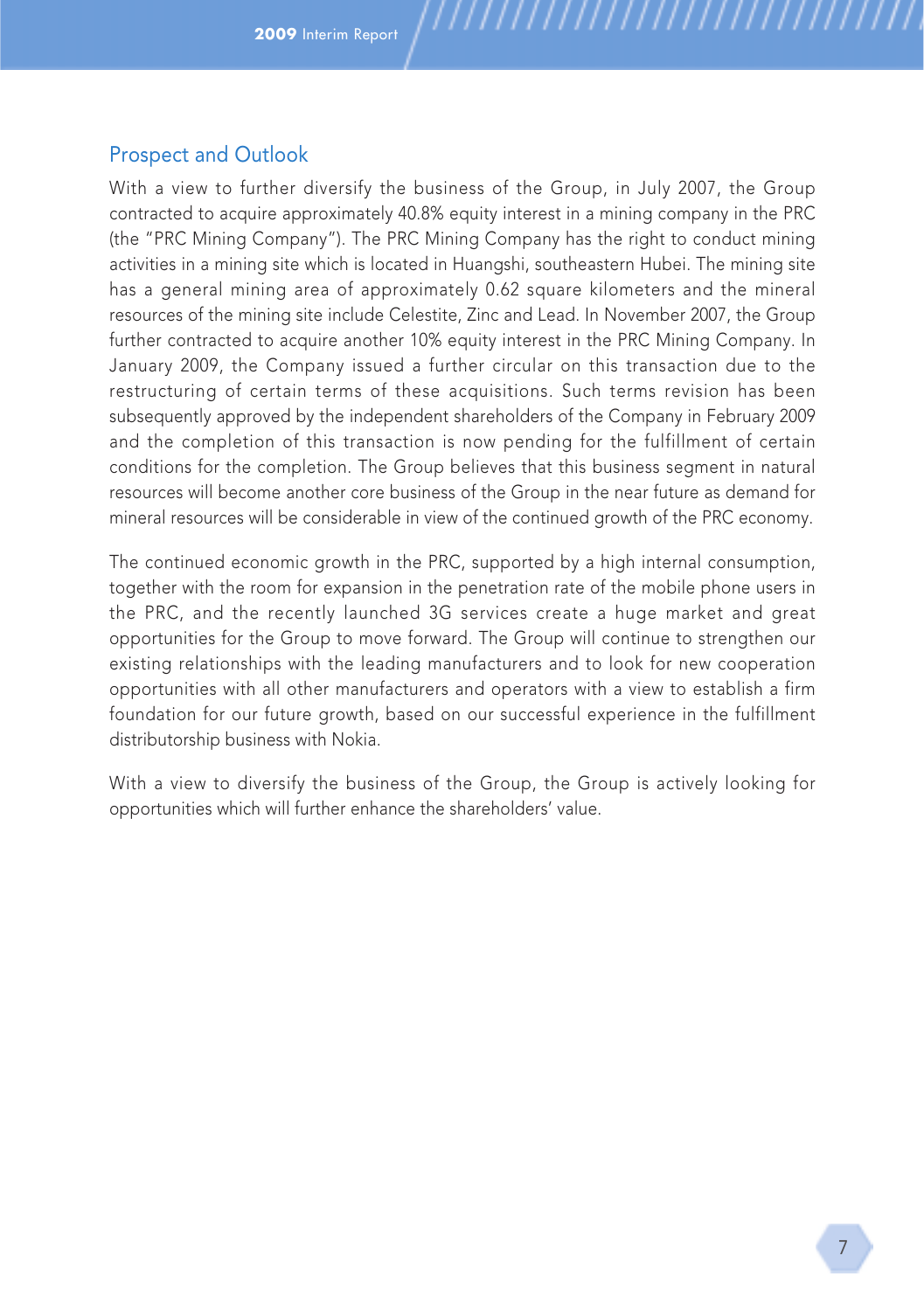# OTHER INFORMATION

# Directors' and Chief Executive's interests in shares and underlying shares

,,,,,,,,,,,,,,,,,,,,,,

At 30 June 2009, the interests and short positions of the directors, the chief executive and their associates in the shares and underlying shares of the Company and its associated corporations (within the meaning of Part XV of the Securities and Future Ordinance ("SFO")), which were required to be notified to the Company and The Stock Exchange of Hong Kong Limited (the "Stock Exchange") pursuant to Divisions 7 and 8 of Part XV of the SFO (including interests and short positions which they were taken or deemed to have under such provisions of the SFO), or as recorded in the register maintained by the Company pursuant to Section 352 of the SFO, or as otherwise notified to the Company and the Stock Exchange pursuant to the Model Code for Securities Transactions by Directors of Listed Companies (the "Model Code"), were as follows:

#### (a) Ordinary shares of HK\$0.10 each of the Company

| Name of director<br>Capacity |                                           | Number of<br>issued<br>ordinary<br>shares held | Percentage<br>of the issued<br>share capital<br>of the Company |
|------------------------------|-------------------------------------------|------------------------------------------------|----------------------------------------------------------------|
| Mr. Lau Siu Ying             | Held by a discretionary<br>trust (Note 1) | 188,300,013                                    | 50.51%                                                         |
|                              | Beneficial owner                          | 280,000                                        | 0.08%                                                          |
|                              |                                           | 188,580,013                                    | 50.59%                                                         |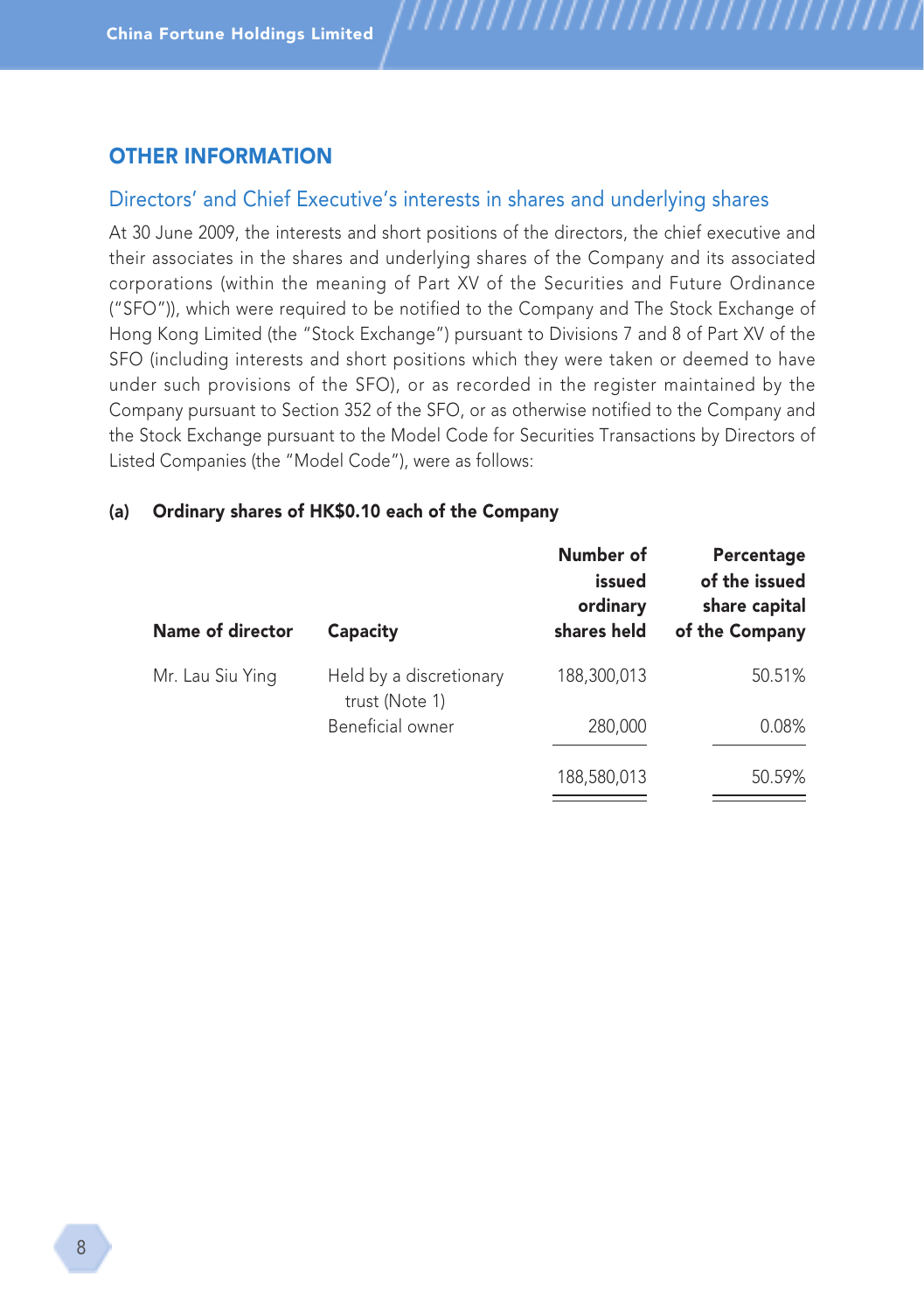## (b) Share options

| Name of director               | Capacity                | Number of<br>options held | Number of<br>underlying<br>shares |
|--------------------------------|-------------------------|---------------------------|-----------------------------------|
| Mr. Lau Siu Ying               | Beneficial owner        | 2,000,000                 | 2,000,000                         |
|                                | Held by spouse (Note 2) | 1,000,000                 | 1,000,000                         |
| Mr. Luo Xi Zhi                 | Beneficial owner        | 100,000                   | 100,000                           |
| Mr. Fung Oi Ip,<br>Alfonso     | Beneficial owner        | 150,000                   | 150,000                           |
| Mr. Lo Wing Yat                | Beneficial owner        | 100,000                   | 100,000                           |
| Mr. Chang Wing Seng,<br>Victor | Beneficial owner        | 200,000                   | 200,000                           |
| Mr. Wong Lit Chor,<br>Alexis   | Beneficial owner        | 100,000                   | 100,000                           |
| Mr. Chen Yi Gang               | Beneficial owner        | 100,000                   | 100,000                           |
|                                |                         | 3,750,000                 | 3,750,000                         |

,,,,,,,,,,,,,,,,,,,,

Notes:

- 1. These shares are held by Future 2000 Limited, a company incorporated in the British Virgin Islands which in turn is held by a discretionary trust, the beneficiaries of which include Mr. Lau Siu Ying, his spouse and his children.
- 2. Mr. Lau Siu Ying is deemed to be interested in 1,000,000 options to acquire shares of the Company, being the interests held beneficially by his spouse.
- 3. 244,813,040 and 142,857,142 (conversion shares to be issued upon exercise in full of the conversion rights attaching to the convertible bonds) ordinary shares of the Company will be issued to Mr. Lau Siu Ying as part of the consideration on the completion of the acquisition of a 50.8% interest in a mining company in the People's Republic of China (the "PRC Mining Company") by the Group.

The interest disclosed above represents long positions in the shares and underlying shares of the Company or its associated corporations.

Save as disclosed above, none of the directors, chief executives nor their associates had any interests or short positions in any shares or underlying shares of the Company or any of its associated corporations as defined in the SFO at 30 June 2009.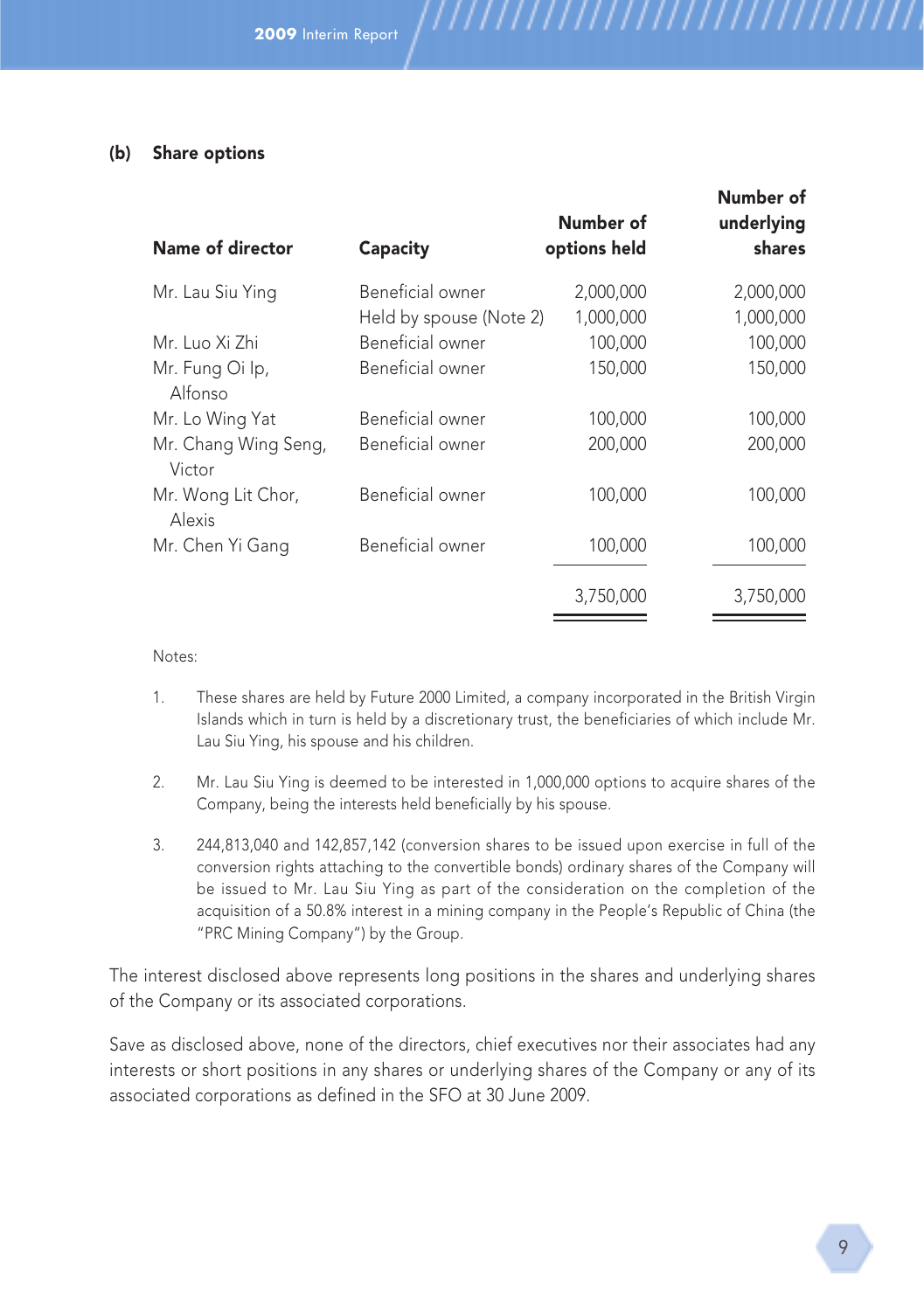## Share options

The Company adopted a share option scheme on 14 January 2004 (the "Scheme") which was effective on 26 January 2004 and will expire on 26 January 2014. The primary purpose of the Scheme is to provide incentives to directors, eligible employees and other qualified persons who in the opinion of the board of directors has made or will make contributions which are or may be beneficial to the Group as a whole.

,,,,,,,,,,,,,,,,,,,,,

Under the Scheme, the directors of the Company may, subject to certain conditions, grant to any director, employee, supplier, agent, customer, distributor, business associate or partner, professional or other advisor of, or consultant or contractor to, any member of the Group or any associated company who in the opinion of the board of directors has made or will make contributions which are or may be beneficial to the Group as a whole, options to subscribe for shares of the Company at any price but not less than the higher of (i) nominal value of a share, (ii) the closing price of the shares on the Stock Exchange on the day of grant and (iii) the average of the closing prices of the shares on the Stock Exchange on the five trading days immediately preceding the date of grant of the options, subject to a maximum of 10% of the issued share capital of the Company from time to time.

At as 30 June 2009, the number of shares in respect of which options had been granted and remained outstanding under the Scheme was 9,722,000, representing 2.6% of the shares of the Company in issue at that date. Without prior approval from the shareholders of the Company, (i) the total number of shares in respect of which options may be granted under the Scheme is not permitted to exceed 10% of the shares of the Company in issue at any point in time, and (ii) the number of shares issued and to be issued in respect of which options granted and may be granted to any individual in any 12-month period is not permitted to exceed 1% of the shares of the Company in issue at any point in time.

Options granted must be taken up within the time period set out in the offer letter and upon payment of HK\$1 for each lot of share option granted.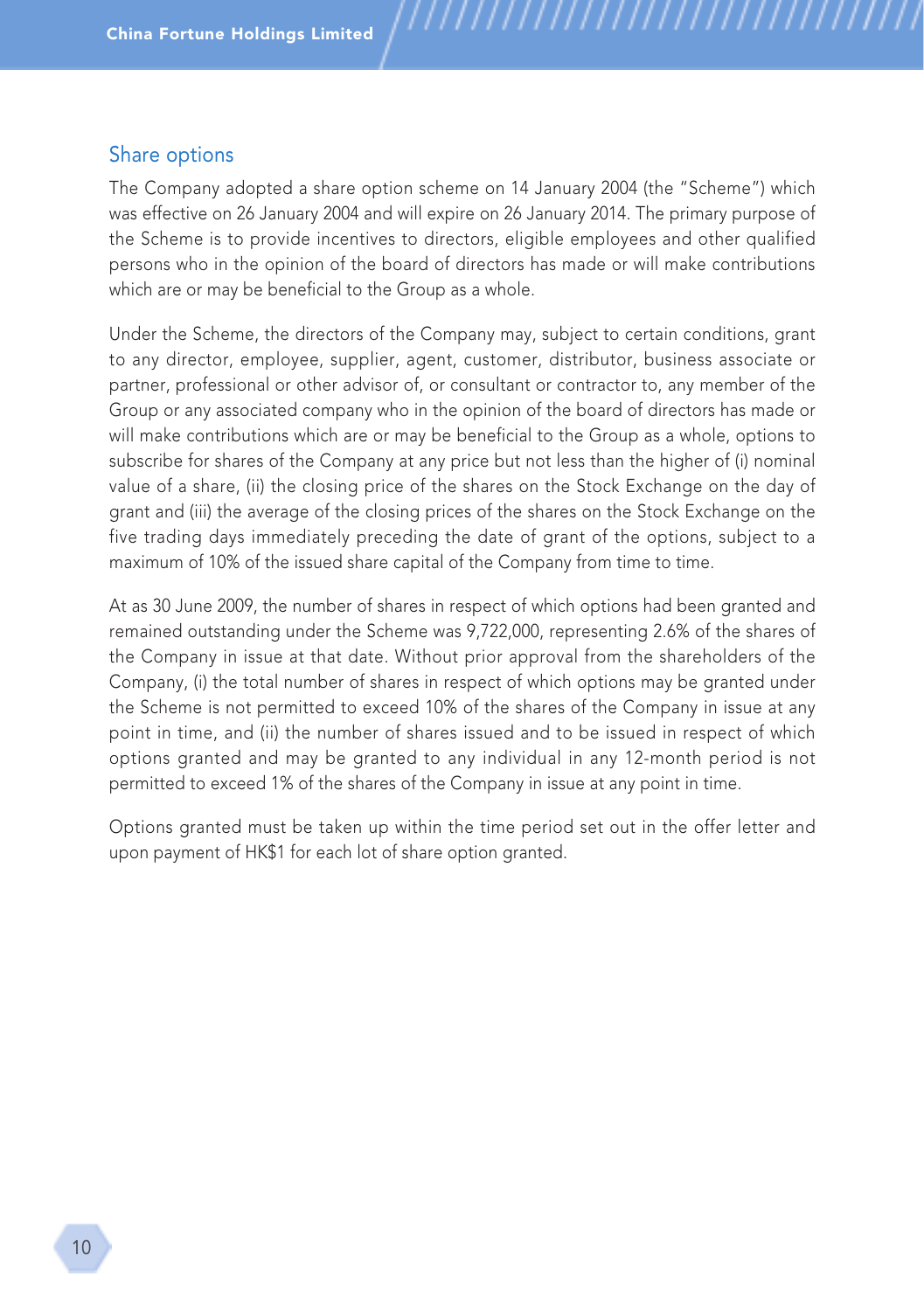**2009** Interim Report

The following table disclosed the movements in the share options of the Company during the period:

,,,,,,,,,,,,,,,,,,

|                             | Date of<br>grant | <b>Exercise</b><br>price<br>HK\$ | Outstanding<br>at beginning<br>of the period | Granted<br>during<br>the period | <b>Exercised</b><br>during<br>the period | during<br>the period | Lapsed Outstanding<br>at end of<br>the period |
|-----------------------------|------------------|----------------------------------|----------------------------------------------|---------------------------------|------------------------------------------|----------------------|-----------------------------------------------|
| Category I - Directors      |                  |                                  |                                              |                                 |                                          |                      |                                               |
| Mr. Lau Siu Ying            | 7.5.2007         | 1.29                             | 2,000,000                                    |                                 |                                          |                      | 2,000,000                                     |
| Mr. Luo Xi Zhi              | 7.5.2007         | 1.29                             | 100,000                                      |                                 |                                          |                      | 100,000                                       |
| Mr. Fung Oi Ip, Alfonso     | 7.5.2007         | 1.29                             | 150,000                                      |                                 |                                          |                      | 150,000                                       |
| Mr. Lo Wing Yat             | 7.5.2007         | 1.29                             | 100,000                                      |                                 |                                          |                      | 100,000                                       |
| Mr. Chang Wing Seng, Victor | 7.5.2007         | 1.29                             | 200,000                                      |                                 |                                          |                      | 200,000                                       |
| Mr. Wong Lit Chor, Alexis   | 7.5.2007         | 1.29                             | 100,000                                      |                                 |                                          |                      | 100,000                                       |
| Mr. Chen Yi Gang            | 7.5.2007         | 1.29                             | 100,000                                      |                                 |                                          |                      | 100,000                                       |
| Total for directors         |                  |                                  | 2,750,000                                    |                                 |                                          |                      | 2,750,000                                     |
| Category II - Employees     |                  |                                  |                                              |                                 |                                          |                      |                                               |
| Employees                   | 7.5.2007         | 1.29                             | 3,022,000                                    |                                 |                                          |                      | 3,022,000                                     |
| Category III - Consultants  |                  |                                  |                                              |                                 |                                          |                      |                                               |
| Consultants                 | 7.5.2007         | 1.29                             | 3,950,000                                    |                                 |                                          |                      | 3,950,000                                     |
| Total for all categories    |                  |                                  | 9,722,000                                    |                                 |                                          |                      | 9,722,000                                     |

The closing pricing of the shares of the Company immediately before 7 May 2007, the date of grant of the options, was HK\$1.21.

# Directors' rights to acquire shares or debentures

Other than the share option scheme disclosed above, at no time during the period was the Company, its holding company or any of its subsidiaries a party to any arrangements to enable the directors of the Company to acquire benefits by means of the acquisition of shares in, or debentures of, the Company or any other body corporate. None of the directors, their spouses or children under the age of 18 had any rights to subscribe for the securities of the Company or had exercised any such rights during the period.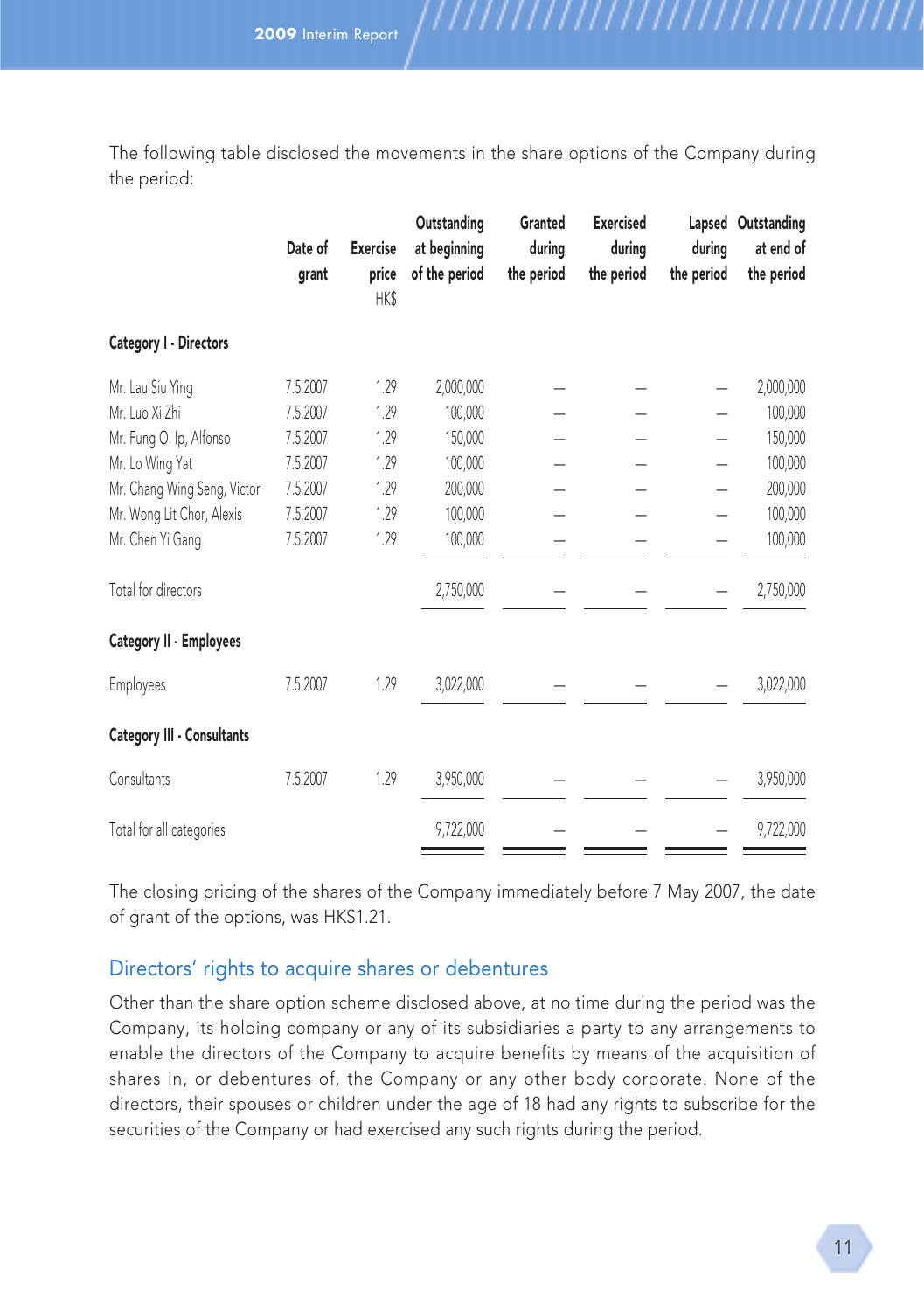# Substantial shareholders

The register of substantial shareholders maintained by the Company pursuant to Section 336 of the SFO shows that, as at 30 June 2009, the following shareholders had notified the Company of relevant interests in the issued share capital of the Company.

,,,,,,,,,,,,,,,,,,,,,,,

## (a) Ordinary shares of HK\$0.10 each of the Company

| Name of<br>substantial<br>shareholder | Capacity                                  | Number of<br>issued<br>ordinary<br>shares held | Percentage<br>of the issued<br>share capital<br>of the Company |
|---------------------------------------|-------------------------------------------|------------------------------------------------|----------------------------------------------------------------|
| Mr. Lau Siu Ying                      | Held by a discretionary<br>trust (Note 1) | 188,300,013                                    | 50.51%                                                         |
|                                       | Beneficial owner                          | 280,000                                        | 0.08%                                                          |
|                                       |                                           | 188,580,013                                    | 50.59%                                                         |
| Mr. Lee Wai,<br>Timothy               | Held by controlled<br>entity (Note 2)     | 188,300,013                                    | 50.51%                                                         |

#### (b) Share options

| Name of<br>substantial<br>shareholder | Capacity                                    | Number of<br>options held | Number of<br>underlying<br>shares |
|---------------------------------------|---------------------------------------------|---------------------------|-----------------------------------|
| Mr. Lau Siu Ying                      | Beneficial owner<br>Held by spouse (Note 3) | 2,000,000<br>1,000,000    | 2,000,000<br>1,000,000            |
| Mr. Lee Wai, Timothy Beneficial owner |                                             | 100,000                   | 100,000                           |
|                                       |                                             | 3,100,000                 | 3,100,000                         |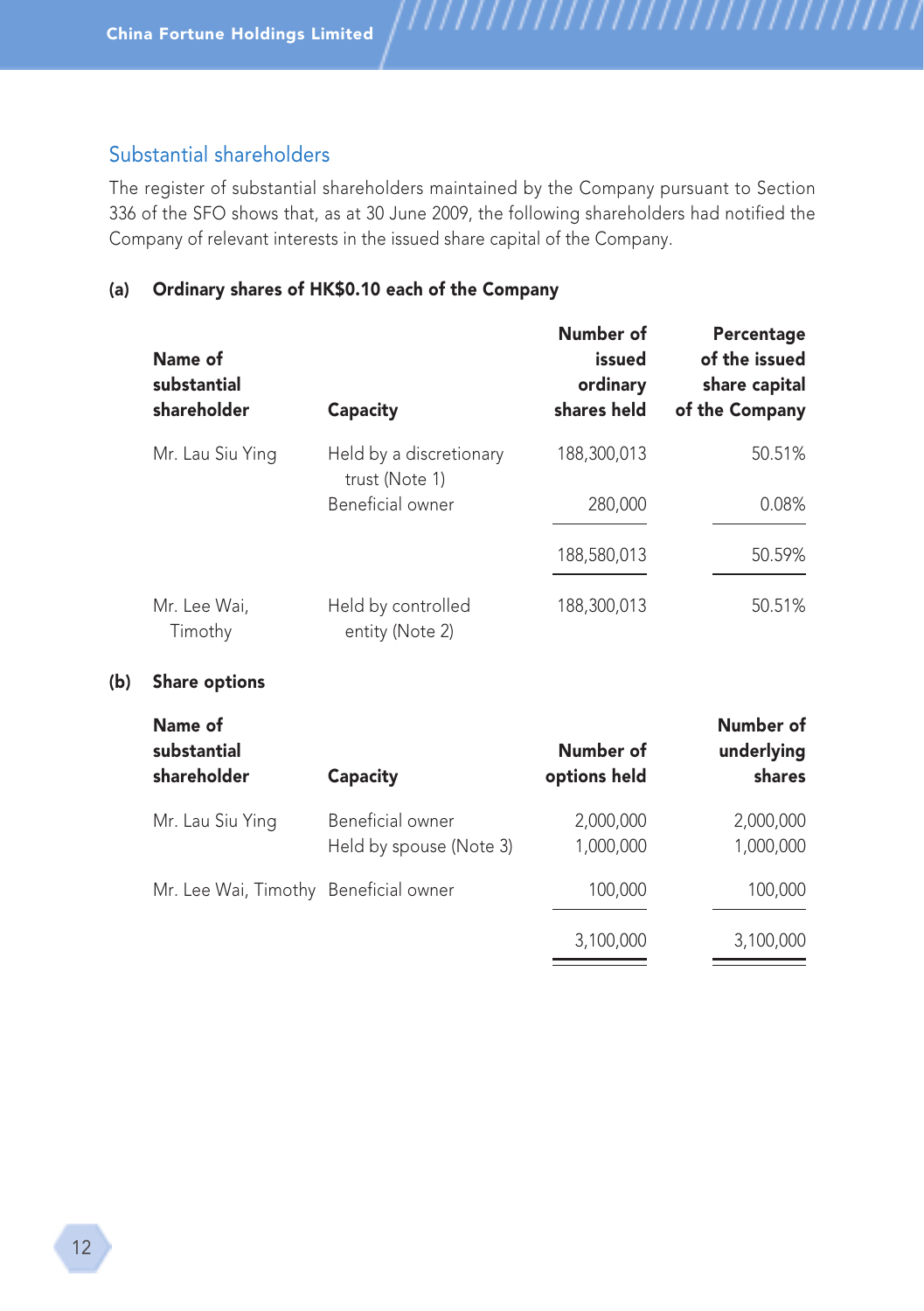Notes:

1. These shares are held by Future 2000 Limited, a company incorporated in the British Virgin Islands which in turn is held by a discretionary trust. The beneficiaries of the discretionary trust include Mr. Lau Siu Ying, his spouse and his children.

,,,,,,,,,,,,,,,,,,,,,,,,,,,,,

- 2. Under the SFO, Mr. Lee Wai, Timothy is deemed to have interests in the shares of the Company which Future 2000 Limited has interests as he is entitled to exercise more than one-third of the voting power at general meetings of Future 2000 Limited.
- 3. Mr. Lau Siu Ying is deemed to be interested in 1,000,000 options to acquire shares of the Company, being the interests held beneficially by his spouse.
- 4. 244,813,040 and 142,857,142 (conversion shares to be issued upon exercise in full of the conversion rights attaching to the convertible bonds) ordinary shares of the Company will be issued to Mr. Lau Siu Ying as part of the consideration on the completion of the acquisition of a 50.8% interest in the PRC Mining Company by the Group. In addition, 30,601,630 and 30,601,630 ordinary shares of the Company will be issued to Mr. Lau Kin Ying and Mr. Lau Hung Bing, brothers of Mr. Lau Siu Ying, upon the completion of this acquisition. Before this further issue of ordinary shares of the Company to Mr. Lau Hung Bing, he has an interest of 300,000 ordinary shares and 1,000,000 share options of the Company as at 30 June 2009.

## Purchase, sale or redemption of shares and listed securities of the Company

During the period, neither the Company nor any of its subsidiaries purchased, sold or redeemed any of the listed securities of the Company.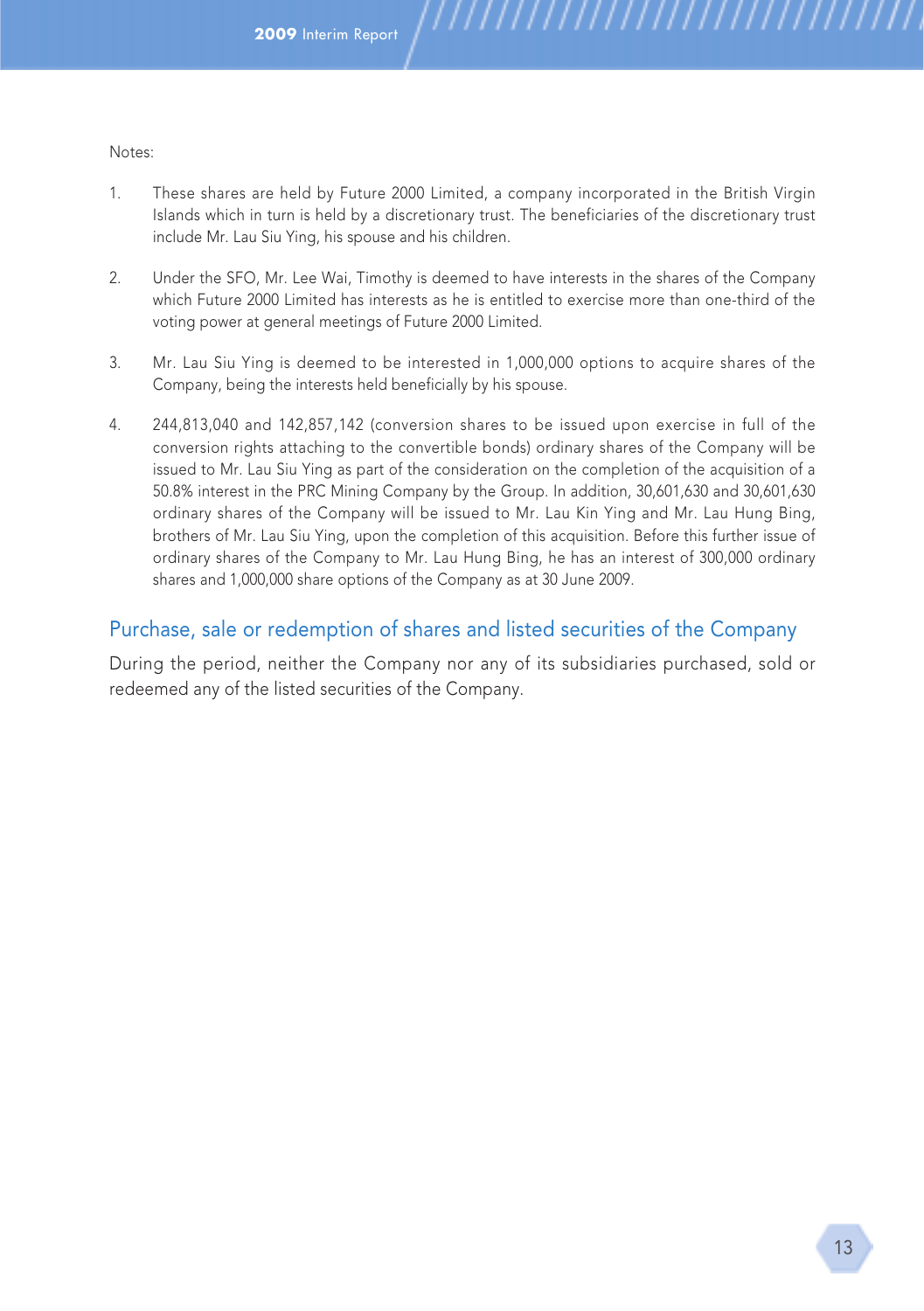# CORPORATE GOVERNANCE

## Compliance with the Code on Corporate Governance Practices

The Company is committed to maintaining high standards of corporate governance. Throughout the six months ended 30 June 2009, the Company has complied with the Code on Corporate Governance Practices (the "CG Code") as set out in Appendix 14 of the Rules Governing the Listing of Securities on The Stock Exchange of Hong Kong Limited (the "Listing Rules"), except that:

,,,,,,,,,,,,,,,,,,,,,,,

- 1. Provision A.2.1 of the Code stipulates that the roles of chairman and chief executive officer should be separated and should not be performed by the same individual but Mr. Lau Siu Ying currently assumes both roles of the Chairman and the Chief Executive Officer of the Company. Provision A.4 of the Code states that all directors should be subject to re-election at regular intervals. However, Mr. Lau Siu Ying, being the Chairman of the Board, does not need to retire by rotation. Mr. Lau Siu Ying has been in charge of the overall management of the Company since its incorporation. As a result, although he does not need to retire by rotation and assumes both roles of the Chairman and the Chief Executive Officer of the Company, the Board considers that such arrangement at the current stage of development of the Group can facilitate the execution of its business strategies and maximize the effectiveness of its operations. Nevertheless, through the supervision from the Board including the Independent Nonexecutive Directors, the interests of the shareholders should be adequately and fairly considered.
- 2. All Non-executive Directors of the Company are not appointed for a specific term as stipulated under the provision A.4.1 of the Code but are subject to retirement by rotation in accordance with the Company's Bye-laws. In accordance with the relevant provisions in the Bye-laws of the Company, if the appointment of Directors is made by the Board, the Directors so appointed must stand for election by the shareholders at the first annual general meeting following their appointments and all Directors, except the Chairman, must stand for re-election by the shareholders by rotation.

## Audit Committee

The Company has formulated written terms of reference for the Audit Committee in accordance with the requirements of the Listing Rules. The Audit Committee comprises two Independent Non-executive Directors, Mr. Chang Wing Seng, Victor (Chairman of the Audit Committee) and Mr. Wong Lit Chor, Alexis and one Non-executive Director, Mr. Fung Oi Ip, Alfonso.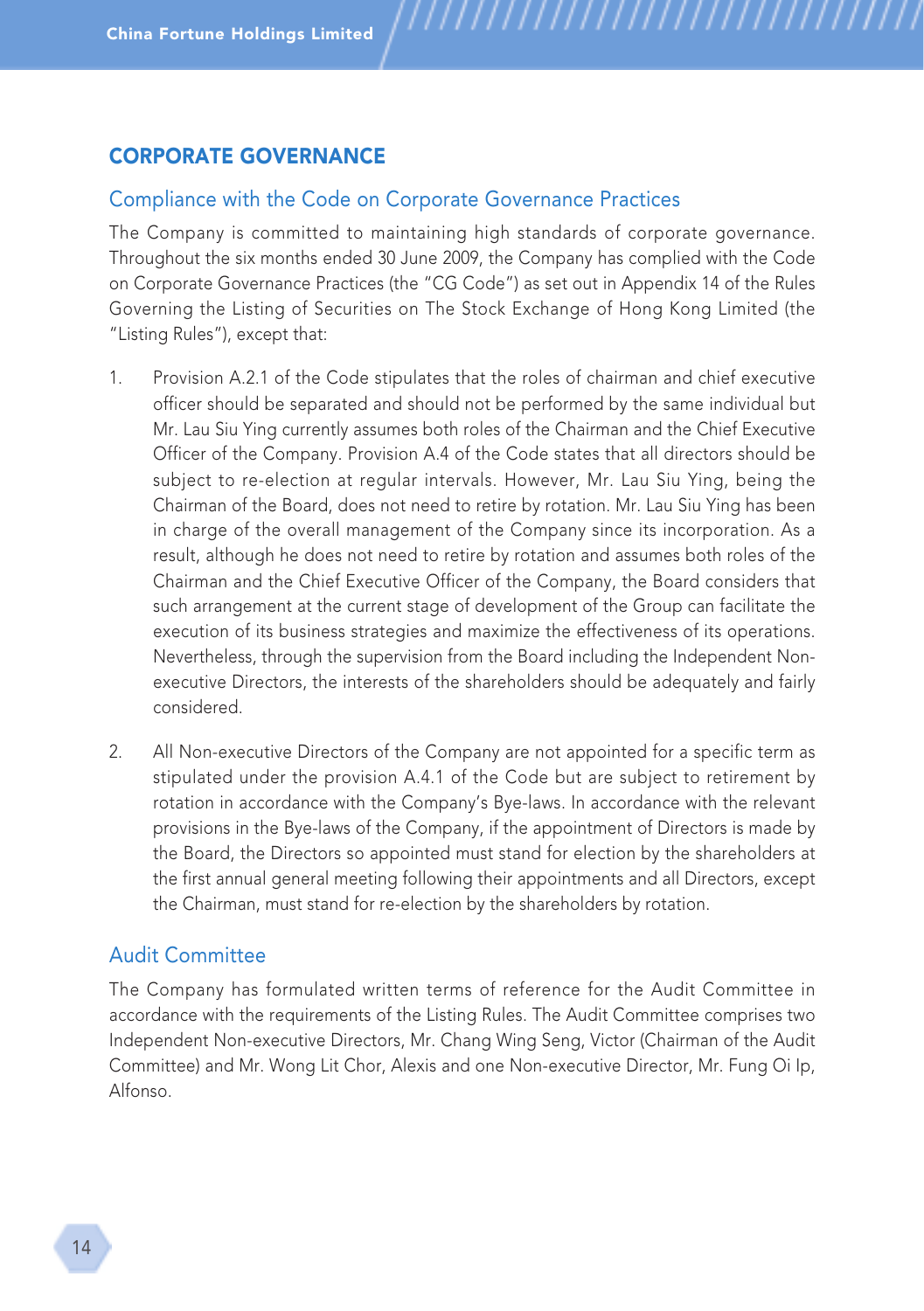The primary responsibilities of the Audit Committee include reviewing the reporting of financial and other information to the shareholders, the system of internal controls, risk management and the effectiveness and objectivity of the audit process. The Audit Committee also provides an important link between the Board and the auditors of the Company in matters coming within the scope of its terms of reference and keeps under review the independence and objectivity of the auditors.

,,,,,,,,,,,,,,,,,,,

The Audit Committee has reviewed with the management the accounting principles and practices adopted by the Group and discussed internal controls and financial reporting matters including the review of the interim results of the Company for the six months ended 30 June 2009.

# Remuneration Committee

The Company has formulated written terms of reference for the Remuneration Committee in accordance with the requirements of the Listing Rules. The Remuneration Committee comprises two Independent Non-executive Directors, Mr. Chang Wing Seng, Victor (Chairman of the Remuneration Committee) and Mr. Wong Lit Chor, Alexis and one Nonexecutive Director, Mr. Fung Oi Ip, Alfonso.

The Remuneration Committee is responsible for ensuring that formal and transparent procedures for developing remuneration packages of Directors and senior management. In determining the emolument payable to Directors, it takes into consideration factors such as remuneration paid by comparable companies, time commitment and responsibilities of the Directors, employment conditions elsewhere in the Group and the desirability of performance-based remuneration.

# Compliance with the Model Code

The Company has adopted the Model Code for Securities Transactions by Directors of Listed Issuers (the "Model Code") as set out in Appendix 10 of the Listing Rules.

Having made specific enquiry of the Directors of the Company, all the Directors confirmed that they had complied with the required standards as set out in the Model Code throughout the review period.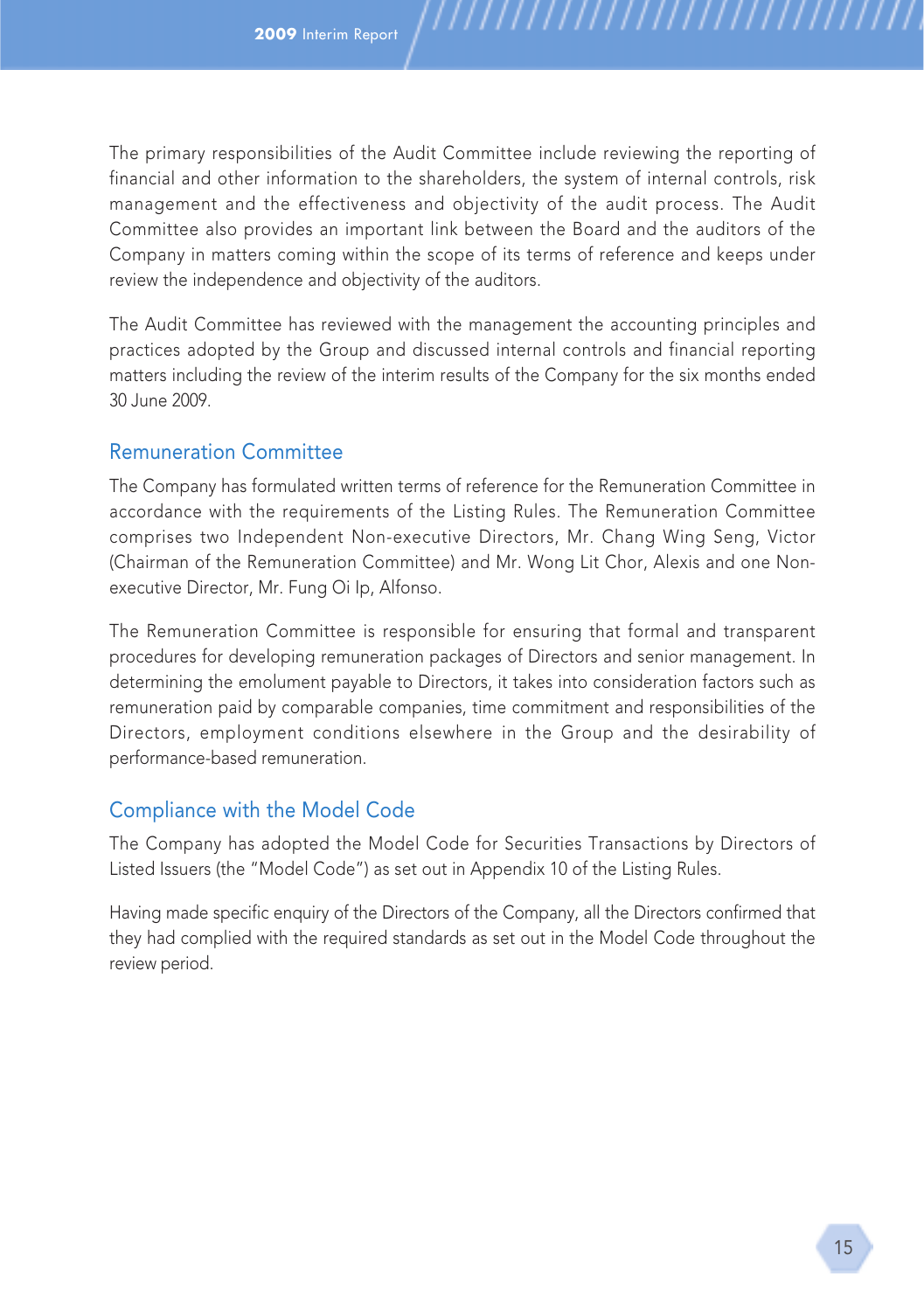## INTERIM RESULTS

The board of directors (the "Board") of China Fortune Holdings Limited (the "Company") is pleased to present the unaudited condensed consolidated interim results of the Company and its subsidiaries (collectively, the "Group") for the six months ended 30 June 2009, together with the comparative figures set out below. These condensed consolidated interim results have not been audited, but have been reviewed by the audit committee (the "Audit Committee") of the Company.

,,,,,,,,,,,,,,,,,,,,,,

# CONDENSED CONSOLIDATED INCOME STATEMENT

For the six months ended 30 June 2009

|                                                                  | Note |                 | Six months ended |
|------------------------------------------------------------------|------|-----------------|------------------|
|                                                                  |      | 30/06/2009      | 30/06/2008       |
|                                                                  |      | <b>HK\$'000</b> | HK\$'000         |
|                                                                  |      | (unaudited)     | (unaudited)      |
| <b>Continuing operations</b>                                     |      |                 |                  |
| Revenue                                                          | 3    | 960,470         | 1,026,388        |
| Cost of sales                                                    |      | (940, 291)      | (999, 826)       |
| Gross profit                                                     |      | 20,179          | 26,562           |
| Other gains, net                                                 |      | 2,789           | 7,793            |
| Selling and distribution costs                                   |      | (11, 027)       | (14,905)         |
|                                                                  |      | (9, 249)        |                  |
| Administrative expenses<br>Reserval of (allowance for) trade and |      |                 | (12, 316)        |
| other receivables                                                |      | 15,048          | (279)            |
| Impairment loss recognised in respect                            |      |                 |                  |
| of available-for-sale investment                                 |      | (217)           |                  |
| Gain on disposal of an associate                                 |      |                 | 104              |
| Share of results of associates                                   |      | 331             | (1,687)          |
| Finance costs                                                    | 5    | (1, 202)        | (6, 224)         |
|                                                                  |      |                 |                  |
| Profit (loss) before tax                                         |      | 16,652          | (952)            |
| Income tax charge                                                | 6    | (20)            | (676)            |
| Profit (loss) for the period from continuing operations          |      | 16,632          | (1,628)          |
| <b>Discontinued operations</b>                                   |      |                 |                  |
| Loss for the period from discontinued operations                 | 7    | (4, 316)        |                  |
| Profit (loss) for the period                                     | 8    | 12,316          | (1,628)          |
|                                                                  |      |                 |                  |
| Attributable to:                                                 |      |                 |                  |
| Owners of the Company                                            |      | 12,318          | (1, 152)         |
| Non-controlling interests                                        |      | (2)             | (476)            |
|                                                                  |      | 12,316          | (1,628)          |
| Earnings (loss) per share                                        | 9    |                 |                  |
| From continuing and discontinued operations                      |      |                 |                  |
|                                                                  |      | 3.3             |                  |
| Basic (HK cent(s))                                               |      |                 | (0.3)            |
| From continuing operations                                       |      |                 |                  |
| Basic (HK cent(s))                                               |      | 4.5             | (0.3)            |
|                                                                  |      |                 |                  |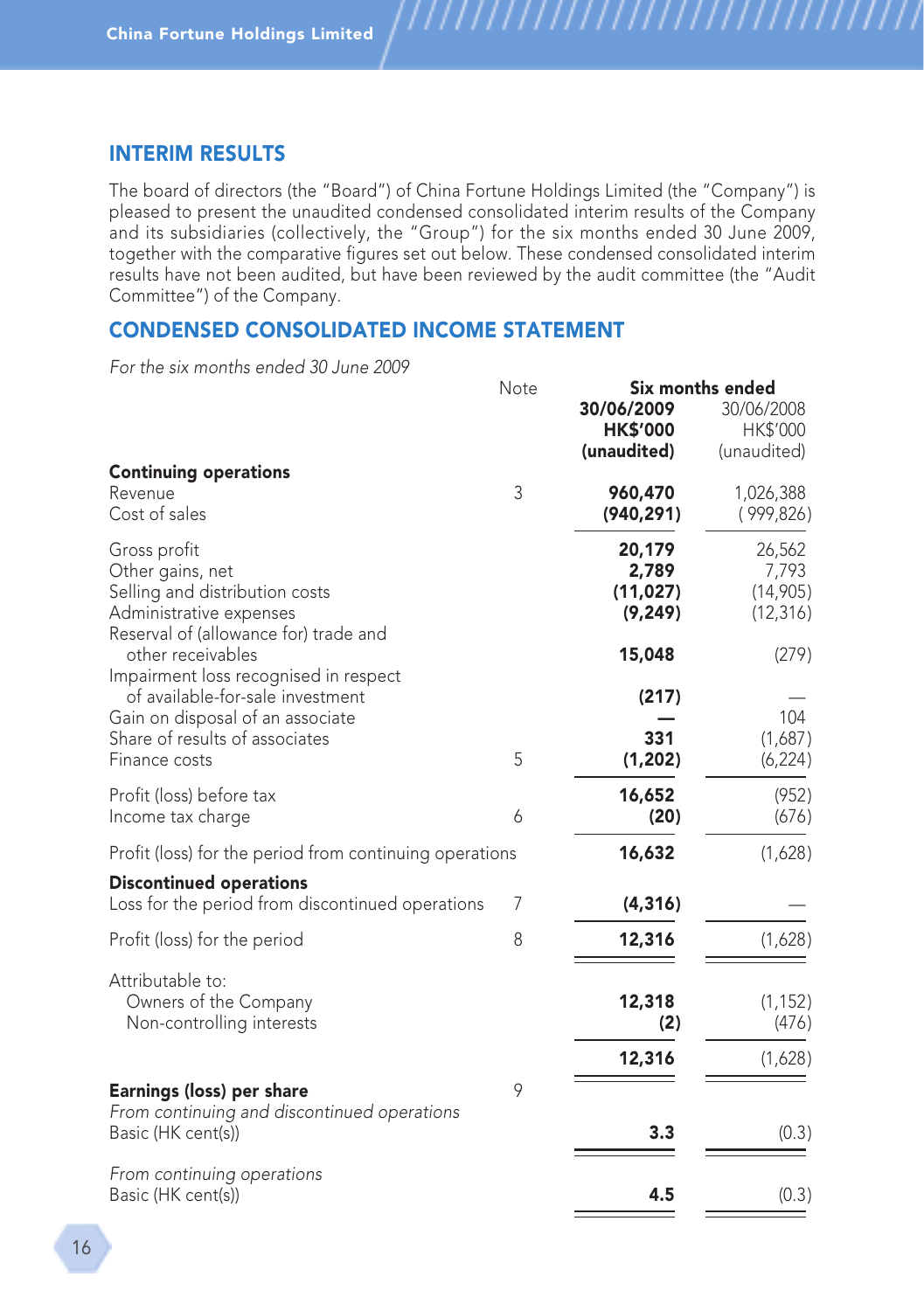# CONDENSED CONSOLIDATED STATEMENT OF COMPREHENSIVE INCOME

For the six months ended 30 June 2009

|                                             | Six months ended |             |  |
|---------------------------------------------|------------------|-------------|--|
|                                             | 30/06/2009       | 30/06/2008  |  |
|                                             | <b>HK\$'000</b>  | HK\$'000    |  |
|                                             | (unaudited)      | (unaudited) |  |
| Profit (loss) for the period                | 12,316           | (1,628)     |  |
| Other comprehensive income                  |                  |             |  |
| Exchange differences arising on translation |                  |             |  |
| of functional currency                      |                  | 6,202       |  |
| Share of reserves of associates             |                  | (92)        |  |
| Other comprehensive income for the period   |                  | 6,110       |  |
| Total comprehensive income for the period   | 12,316           | 4,482       |  |
| Total comprehensive income attributable to: |                  |             |  |
| Owners of the Company                       | 12,318           | 4,815       |  |
| Non-controlling interests                   | (2)              | (333)       |  |
|                                             | 12,316           | 4,482       |  |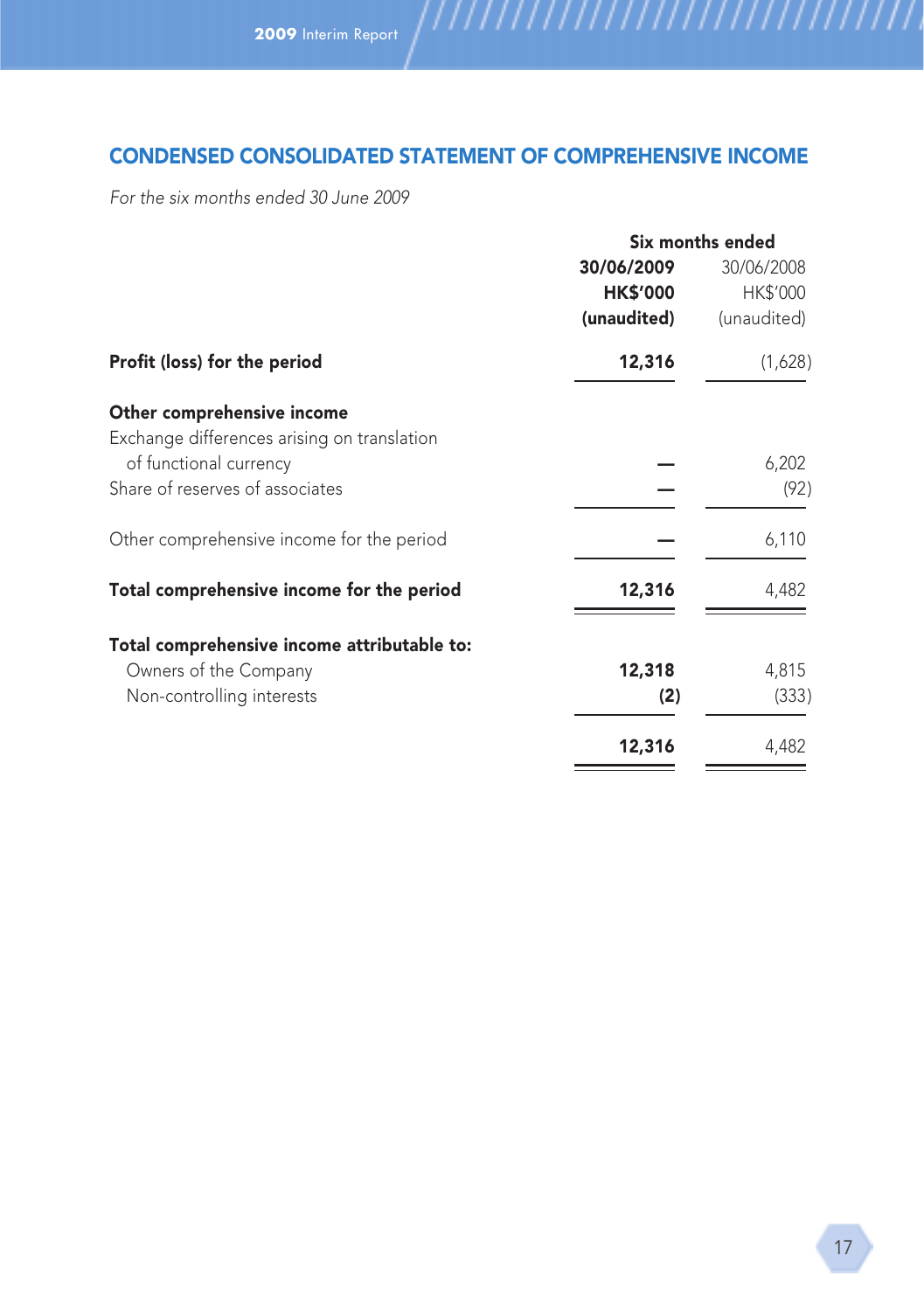# CONDENSED CONSOLIDATED STATEMENT OF FINANCIAL POSITION

,,,,,,,,,,,,,,,,,,,,,,,,,,,,,,,,,

At 30 June 2009

|                                              | Note | 30/06/2009<br><b>HK\$'000</b><br>(unaudited) | 31/12/2008<br>HK\$'000<br>(audited) |
|----------------------------------------------|------|----------------------------------------------|-------------------------------------|
| <b>Non-current assets</b>                    |      |                                              |                                     |
| Plant and equipment                          |      | 2,179                                        | 2,999                               |
| Goodwill                                     |      | 2,910                                        | 7,820                               |
| Investments in associates                    |      | 5,211                                        | 4,880                               |
| Available-for-sale investment                |      | 70                                           | 286                                 |
| Deposit paid for acquisition of a subsidiary |      | 25,000                                       | 25,000                              |
| Other assets - non-current portion           |      |                                              | 11,400                              |
| Club memberships                             |      | 1,276                                        | 1,276                               |
|                                              |      | 36,646                                       | 53,661                              |
| <b>Current assets</b>                        |      |                                              |                                     |
| Inventories                                  |      | 108,330                                      | 160,254                             |
| Trade and other receivables                  | 10   | 76,351                                       | 76,820                              |
| Bills receivable                             | 10   |                                              | 673                                 |
| Other assets – current portion               |      | 16,701                                       | 11,400                              |
| Amount due from a minority shareholder       |      |                                              |                                     |
| of a subsidiary                              |      | 5,583                                        | 5,691                               |
| Taxation recoverable                         |      | 1,783                                        | 529                                 |
| Pledged bank deposits                        |      | 30,612                                       | 30,392                              |
| Cash and cash equivalents                    |      | 27,020                                       | 45,912                              |
|                                              |      | 266,380                                      | 331,671                             |
| Assets classified as held for sale           |      | 17,561                                       |                                     |
|                                              |      | 283,941                                      | 331,671                             |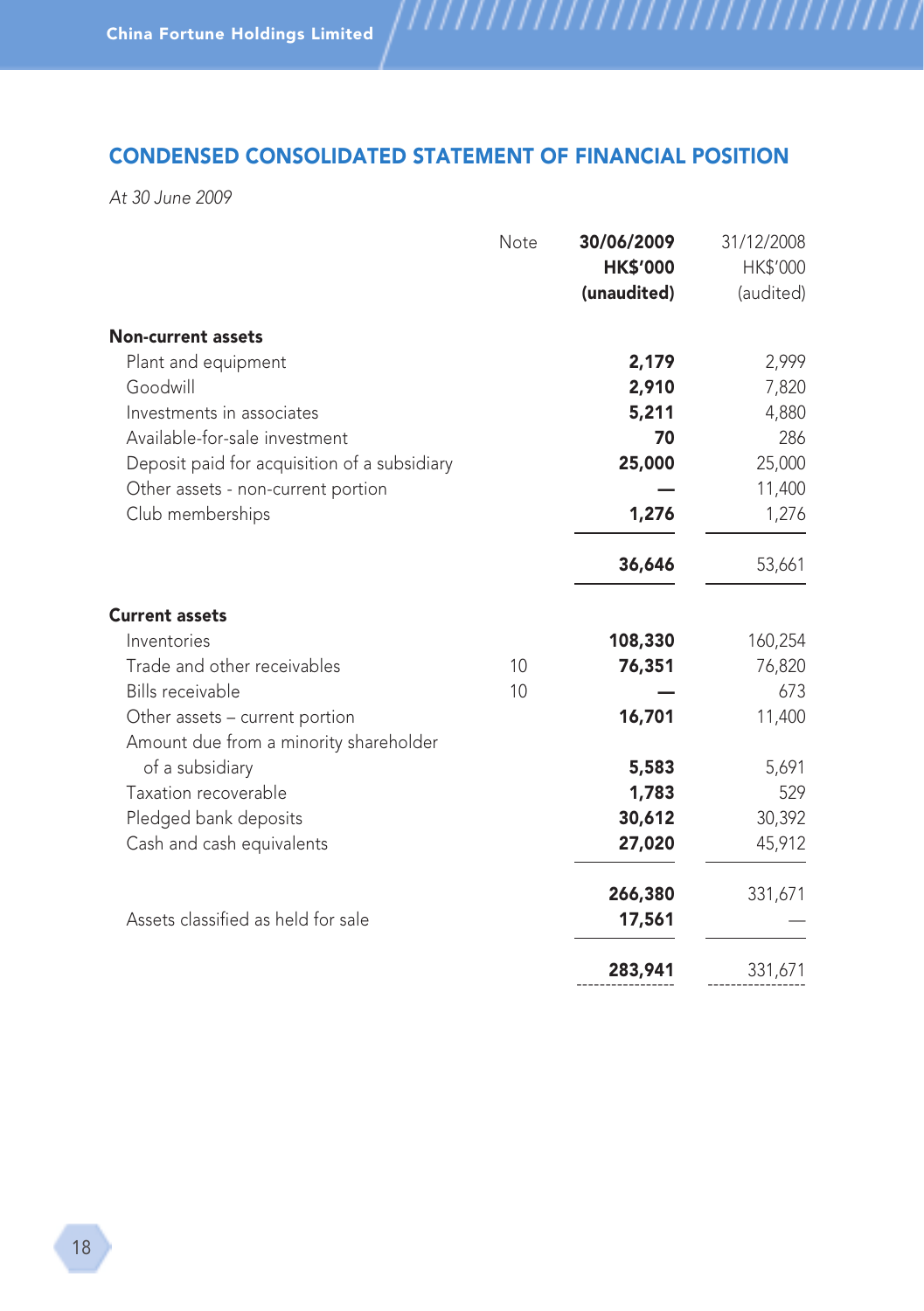|                                                                   | Note | 30/06/2009<br><b>HK\$'000</b> | 31/12/2008<br>HK\$'000 |
|-------------------------------------------------------------------|------|-------------------------------|------------------------|
|                                                                   |      | (unaudited)                   | (audited)              |
| <b>Current liabilities</b>                                        |      |                               |                        |
| Trade and other payables                                          | 11   | 47,601                        | 80,180                 |
| Amount due to a director                                          |      | 1,046                         |                        |
| Amount due to an associate                                        |      | 500                           | 500                    |
| Taxation payables                                                 |      | 4,837                         | 4,582                  |
| <b>Bank borrowings</b>                                            | 12   | 44,252                        | 52,660                 |
| Other financial liabilities                                       |      | 3,092                         | 52,630                 |
|                                                                   |      | 101,328                       | 190,552                |
| Liabilities associated with assets classified as<br>held for sale |      | 12,163                        |                        |
|                                                                   |      | 113,491                       | 190,552                |
| <b>Net current assets</b>                                         |      | 170,450                       | 141,119                |
| <b>Total assets less current liabilities</b>                      |      | 207,096                       | 194,780                |
| <b>Capital and reserves</b>                                       |      |                               |                        |
| Issued capital                                                    |      | 37,279                        | 37,279                 |
| Reserves                                                          |      | 164,537                       | 152,219                |
| Equity attributable to owners of the Company                      |      | 201,816                       | 189,498                |
| Non-controlling interests                                         |      | 5,280                         | 5,282                  |
| <b>Total equity</b>                                               |      | 207,096                       | 194,780                |
|                                                                   |      |                               |                        |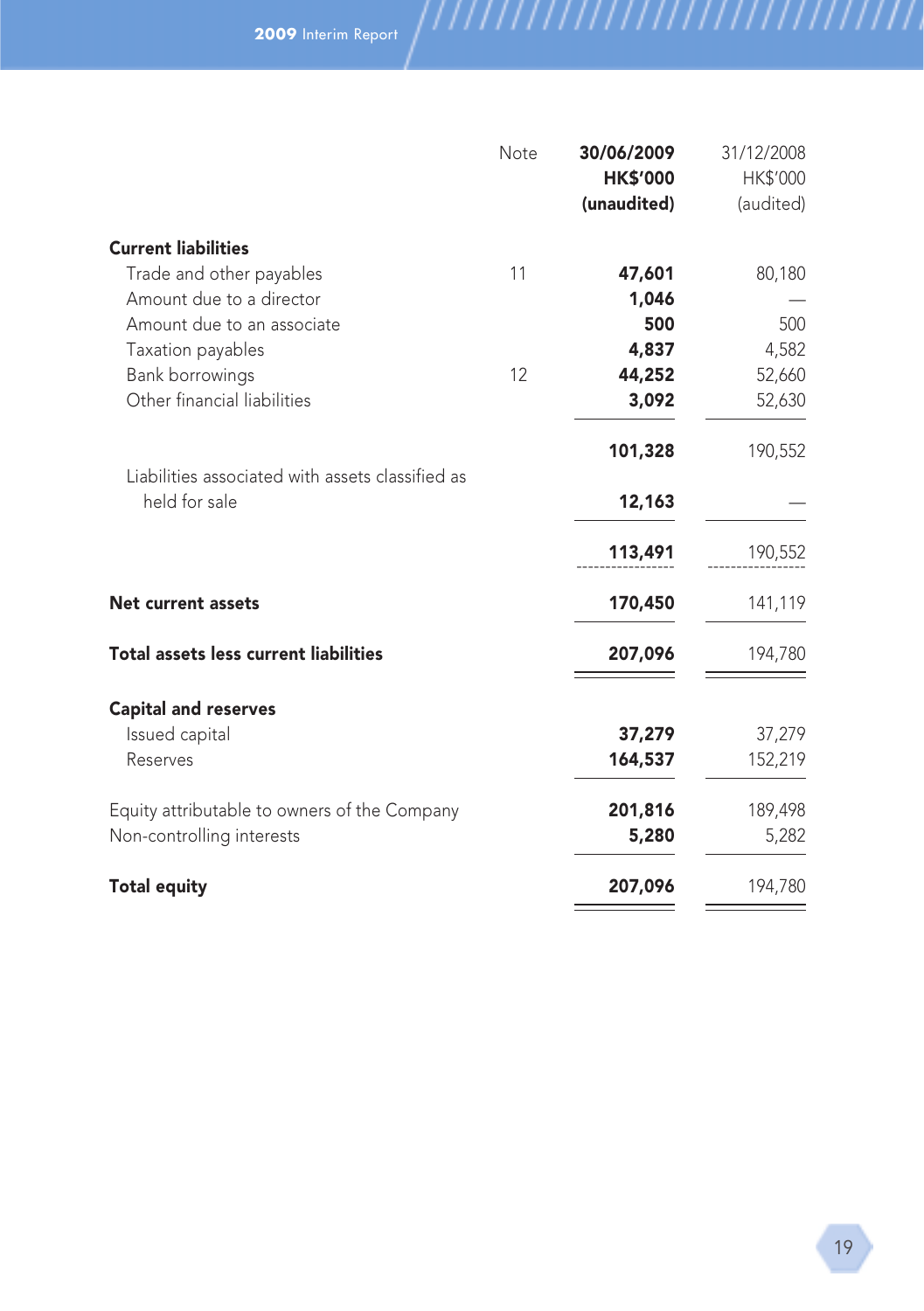# CONDENSED CONSOLIDATED STATEMENT OF CHANGES IN EQUITY

,,,,,,,,,,,,,,,,,,,,,,,,,,,,,,,,

For the six months ended 30 June 2009

|                                                                                                 | Attributable                  |                              |                     |                                            |                                |                              |                                          |                                            |                                              |                          |
|-------------------------------------------------------------------------------------------------|-------------------------------|------------------------------|---------------------|--------------------------------------------|--------------------------------|------------------------------|------------------------------------------|--------------------------------------------|----------------------------------------------|--------------------------|
|                                                                                                 | Issued<br>capital<br>HK\$'000 | Share<br>premium<br>HK\$'000 | reserve<br>HK\$'000 | Special Translation<br>reserve<br>HK\$'000 | Statutory<br>funds<br>HK\$'000 | Share<br>reserve<br>HK\$'000 | option Accumulated<br>losses<br>HK\$'000 | to owners<br>of the<br>Company<br>HK\$'000 | Non-<br>controlling<br>interests<br>HK\$'000 | Total<br><b>HK\$'000</b> |
| Balance at 1 January 2008<br>(audited)                                                          | 37,279                        | 195,183                      | 2,481               | 37,452                                     | 26,130                         | 5,168                        | (48, 630)                                | 255,063                                    | 5,076                                        | 260,139                  |
| Loss for the period<br>Exchange differences<br>arising on translation<br>of functional currency |                               |                              |                     |                                            |                                |                              | (1, 152)                                 | (1, 152)                                   | (476)                                        | (1,628)                  |
| to presentation currency                                                                        |                               |                              |                     | 6,059                                      |                                |                              |                                          | 6,059                                      | 143                                          | 6,202                    |
| Share of reserves<br>of assoicates                                                              |                               |                              |                     | (92)                                       |                                |                              |                                          | (92)                                       |                                              | (92)                     |
| Total comprehensive<br>income for the period                                                    |                               |                              |                     | 5,967                                      |                                |                              | (1, 152)                                 | 4,815                                      | (333)                                        | 4,482                    |
| Transfer to PRC statutory<br>funds<br>Transfer of reserve upon                                  |                               |                              |                     |                                            | 4,002                          |                              | (4,002)                                  |                                            |                                              |                          |
| forfeiture of<br>share options                                                                  |                               |                              |                     |                                            |                                | (40)                         | 40                                       |                                            |                                              |                          |
| Balance at 30 June 2008<br>(unaudited)                                                          | 37,279                        | 195,183                      | 2,481               | 43,419                                     | 30,132                         | 5,128                        | (53, 744)                                | 259,878                                    | 4,743                                        | 264,621                  |
| Balance at 1 January 2009<br>(audited)                                                          | 37,279                        | 195,183                      | 2,481               | 50,606                                     | 30,132                         | 5,097                        | (131, 280)                               | 189,498                                    | 5,282                                        | 194,780                  |
| Profit for the period                                                                           |                               |                              |                     |                                            |                                |                              | 12,318                                   | 12,318                                     | (2)                                          | 12,316                   |
| Total comprehensive income<br>for the period                                                    |                               |                              |                     |                                            |                                |                              | 12,318                                   | 12,318                                     | (2)                                          | 12,316                   |
| Balance at 30 June 2009<br>(unaudited)                                                          | 37,279                        | 195,183                      | 2,481               | 50,606                                     | 30,132                         | 5,097                        | (118,962)                                | 201,816                                    | 5,280                                        | 207,096                  |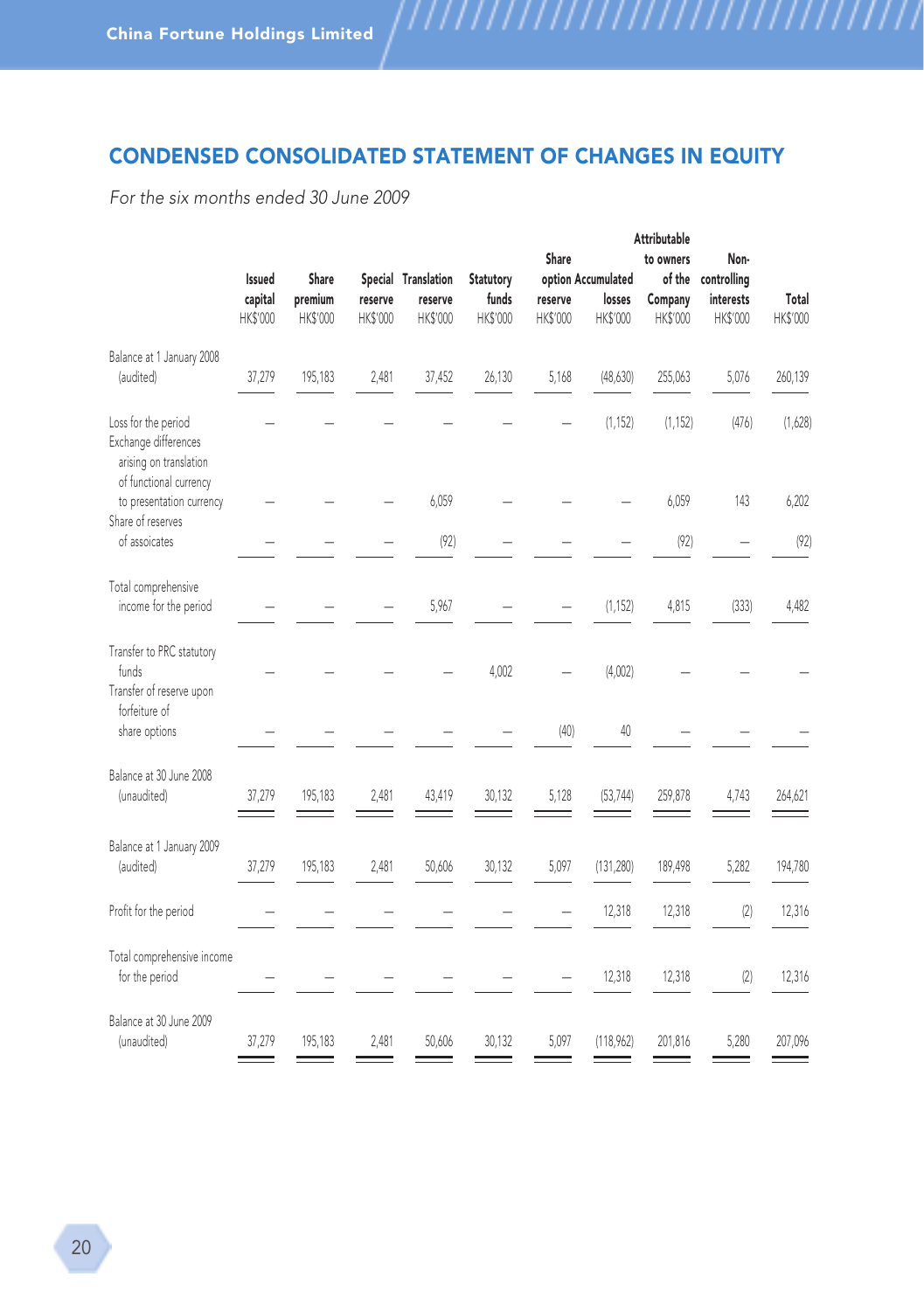# CONDENSED CONSOLIDATED STATEMENT OF CASH FLOWS

For the six months ended 30 June 2009

|                                              | Six months ended |             |  |
|----------------------------------------------|------------------|-------------|--|
|                                              | 30/06/2009       | 30/06/2008  |  |
|                                              | <b>HK\$'000</b>  | HK\$'000    |  |
|                                              | (unaudited)      | (unaudited) |  |
| Net cash from (used in) operating activities | 32,990           | (14, 210)   |  |
| Net cash from investing activities           | 4,588            | 56,199      |  |
| Net cash used in financing activities        | (56, 470)        | (70, 973)   |  |
| Net decrease in cash and cash equivalents    | (18, 892)        | (28,984)    |  |
| Cash and cash equivalents at 1 January       | 45,912           | 82,891      |  |
| Effect of foreign exchange rate changes      |                  | 1,020       |  |
| Cash and cash equivalents at 30 June         | 27,020           | 54,927      |  |
| Represented by:                              |                  |             |  |
| Bank balances and cash                       | 27,020           | 56,904      |  |
| <b>Bank overdrafts</b>                       |                  | (1, 977)    |  |
|                                              | 27,020           | 54,927      |  |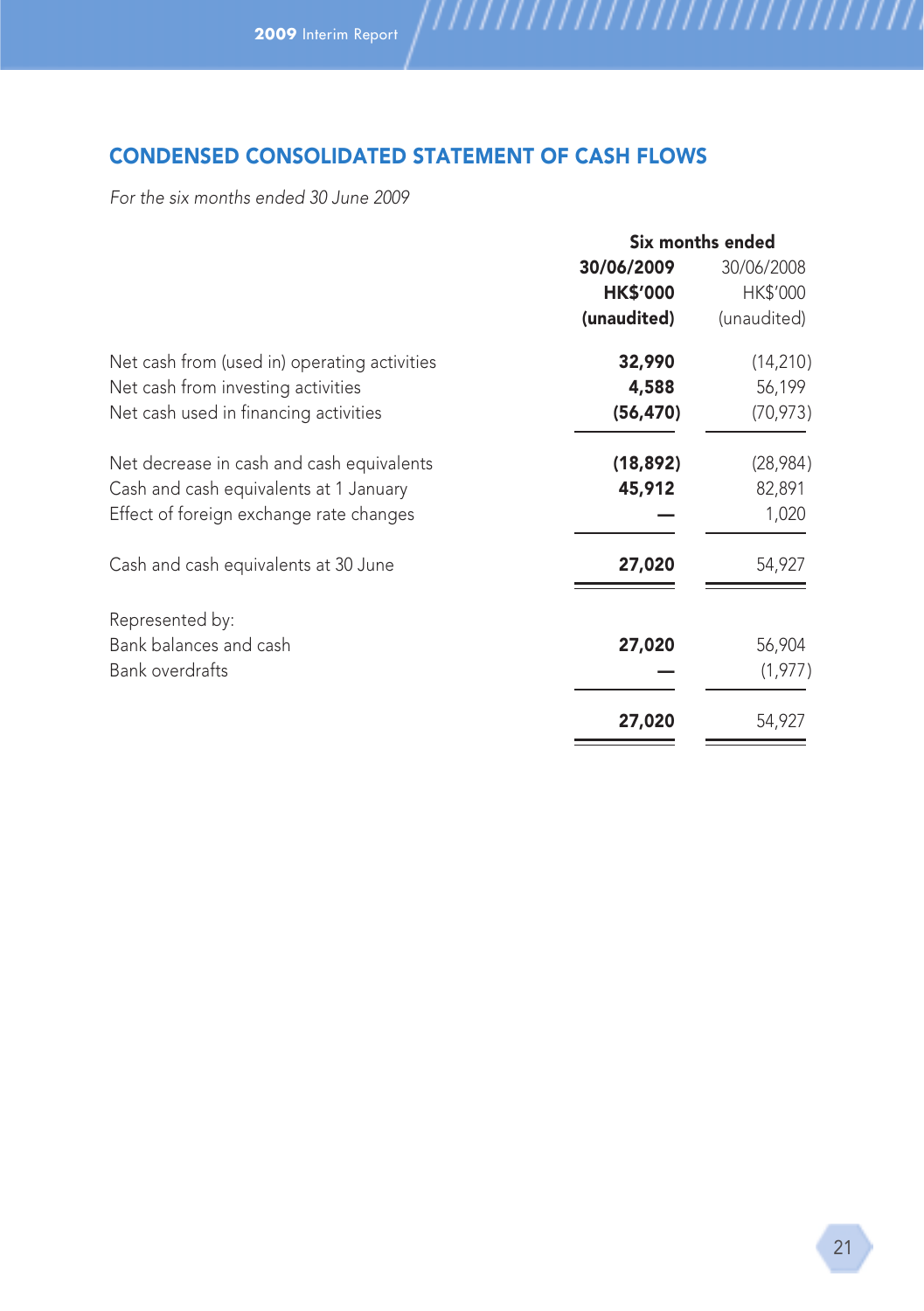# NOTES TO THE CONDENSED CONSOLIDATED FINANCIAL STATEMENTS

#### 1. Basis of preparation

The unaudited condensed consolidated financial statements of the Group for the six months ended 30 June 2009 have been prepared in accordance with the applicable disclosure requirements of Appendix 16 to the Rules Governing the Listing of Securities (the "Listing Rules") on The Stock Exchange of Hong Kong Limited (the "Stock Exchange") and with Hong Kong Accounting Standard ("HKAS") 34 "Interim Financial Reporting" issued by the Hong Kong Institute of Certified Public Accountants (the "HKICPA").

,,,,,,,,,,,,,,,,,,,,

#### 2. Principal accounting policies

The unaudited condensed consolidated financial statements have been prepared on the historical cost basis except for certain financial instruments, which are measured at revalued amounts or fair values, as appropriate.

In the current interim period, the Group has applied, the following new or revised standards, amendments and interpretations issued by the HKICPA, which are effective for the Group's financial year beginning on 1 January 2009.

| HKFRSs (Amendments)               | Improvements to HKFRSs issued in 2008, except for the<br>amendment to HKFRS 5 that is effective for |
|-----------------------------------|-----------------------------------------------------------------------------------------------------|
|                                   | annual periods beginning on or after 1 July 2009                                                    |
| HKAS 1 (Revised)                  | Presentation of Financial Statements                                                                |
| HKAS 23 (Revised)                 | <b>Borrowing Costs</b>                                                                              |
| HKAS 32 & 1 (Amendments)          | Puttable Financial Instruments and Obligations Arising on<br>Liquidation                            |
| HKFRS 1 & HKAS 27<br>(Amendments) | Cost of an Investment in a Subsidiary, Jointly Controlled<br>Entity or Associate                    |
| HKFRS 2 (Amendment)               | Vesting Conditions and Cancellations                                                                |
| HKFRS 7 (Amendment)               | Improving Disclosures about Financial Instruments                                                   |
| <b>HKFRS 8</b>                    | <b>Operating Segments</b>                                                                           |
| HK(IFRIC) - Int 9 & HKAS 39       | <b>Embedded Derivatives</b>                                                                         |
| (Amendments)                      |                                                                                                     |
| $HK(IFRIC) - Int 13$              | <b>Customer Loyalty Programmes</b>                                                                  |
| HK(IFRIC) - Int 15                | Agreements for the Construction of Real Estate                                                      |
| $HK(IFRIC) - Int 16$              | Hedges of a Net Investment in a Foreign Operation                                                   |

The adoption of these new or revised standards, amendments and interpretations had no material effect on the results and financial position of the Group for the current and/or prior accounting periods. Accordingly, no prior period adjustment has been required.

Except as described below, the same accounting policies, presentation and methods of computation have been followed in these unaudited condensed consolidated financial statements as were applied in the preparation of the Group's consolidated financial statements for the year ended 31 December 2008.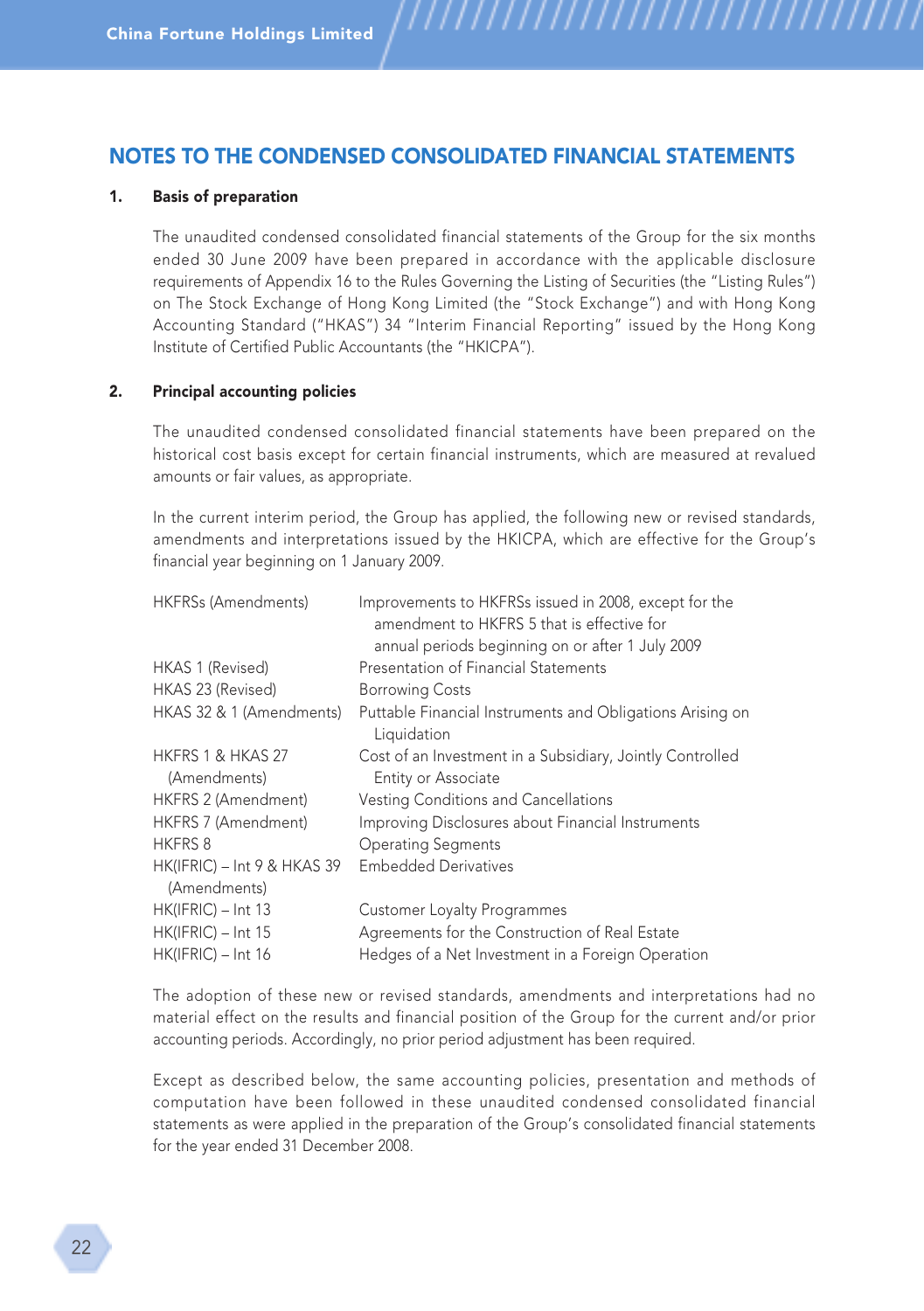#### HKAS 1 (Revised) – Presentation of Financial Statements

HKAS 1 (Revised) has introduced a number of terminology changes (including revised titles for the condensed consolidated financial statements) and has resulted in a number of changes in presentation and disclosure. However, HKAS 1 (Revised) has had no impact on the reported results or financial position of the Group.

The Group has not early applied the following new or revised standards, amendments and interpretations that have been issued but are not yet effective.

| <b>HKFRSs (Amendments)</b> | Amendment to HKFR 5 as part of Improvements to<br>HKFRSs issued in 2008 <sup>1</sup> |
|----------------------------|--------------------------------------------------------------------------------------|
| <b>HKFRSs (Amendments)</b> | Improvements to HKFRSs issued in 2009 <sup>2</sup>                                   |
| HKAS 27 (Revised)          | Consolidated and Separate Financial Statements <sup>1</sup>                          |
| HKAS 39 (Amendment)        | Eligible Hedged Items <sup>1</sup>                                                   |
| HKFRS 3 (Revised)          | Business Combinations <sup>1</sup>                                                   |
| HK(IFRIC) - Int 17         | Distributions of Non-cash Assets to Owners <sup>1</sup>                              |
| HK(IFRIC) - Int 18         | Transfers of Assets from Customers <sup>3</sup>                                      |

<sup>1</sup> Effective for annual periods beginning on or after 1 July 2009.

- <sup>2</sup> Amendments that are effective for annual periods beginning on or after 1 July 2009 or 1 January 2010, as appropriate.
- <sup>3</sup> Effective for transfers on or after 1 July 2009.

The Directors of the Company anticipate that the application of these standards, amendments or interpretations will have no material impact on the results and the financial position of the Group.

#### 3. Revenue

Revenue represents the net amounts received and receivable for goods sold and services provided by the Group to outside customers during the period.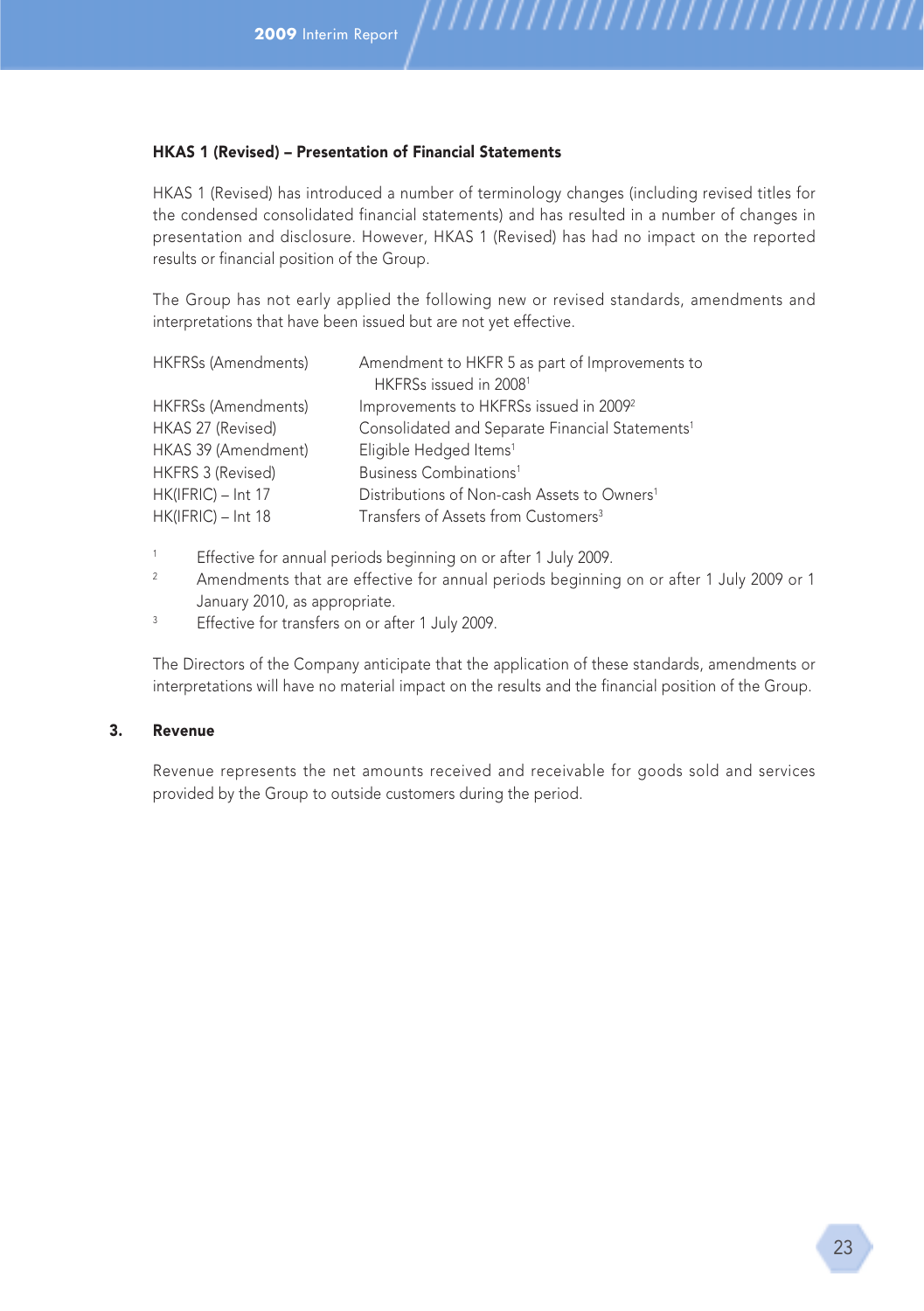#### 4. Segment information

The Group has adopted HKFRS 8 Operating Segments with effect from 1 January 2009. HKFRS 8 requires operating segments to be identified on the basis of internal reports about components of the Group that are regularly reviewed by the chief operating marker in order to allocate resources to segments and to assess their performance. In contrast, the predecessor standard (HKAS14 Segment Reporting) required an entity to indentify two sets of segments (business and geographical) using a risks and returns approach, with the entity's system of internal financial reporting to key management personnel serving only as the starting point for the identification of such segments. In the past, the Group's primary reporting format was geographical segments. The application of HKFRS 8 has not resulted in a redesignation of the Group's reportable segments as compared with the primary reportable segments determined in accordance with HKAS 14. Nor has the adoption of HKFRS 8 changed the basis of measurement of segment revenue and results.

,,,,,,,,,,,,,,,,,,

The Group's operations are located in the PRC and Hong Kong. The following table provides an analysis of the Group's revenue and results by operating segment for the period under review:

|                                                                | <b>Continuing operations</b> |                   | Discontinued<br>operations   |                                 |
|----------------------------------------------------------------|------------------------------|-------------------|------------------------------|---------------------------------|
|                                                                | <b>The PRC</b><br>HK\$'000   | Total<br>HK\$'000 | <b>Hong Kong</b><br>HK\$'000 | <b>Consolidated</b><br>HK\$'000 |
| Revenue                                                        | 960,470                      | 960,470           | 48,703                       | 1,009,173                       |
| Results Segment profit                                         | 21,879                       | 21,879            | 731                          | 22,610                          |
| Interest income                                                |                              | 815               |                              | 815                             |
| Unallocated corporate income                                   |                              | 563               |                              | 563                             |
| Finance costs                                                  |                              | (1,202)           | (45)                         | (1, 247)                        |
| Unallocated corporate expenses                                 |                              | (5, 517)          |                              | (5, 517)                        |
| Impairment loss recognised in<br>respect of available-for-sale |                              |                   |                              |                                 |
| investment                                                     |                              | (217)             |                              | (217)                           |
| Impairment loss recognised                                     |                              |                   |                              |                                 |
| in respect of goodwill                                         |                              |                   | (4,910)                      | (4,910)                         |
| Share of results of associates                                 |                              | 331               |                              | 331                             |
| Profit (loss) before tax                                       |                              | 16,652            | (4,224)                      | 12,428                          |
|                                                                |                              |                   |                              |                                 |

#### Six months ended 30 June 2009 (unaudited)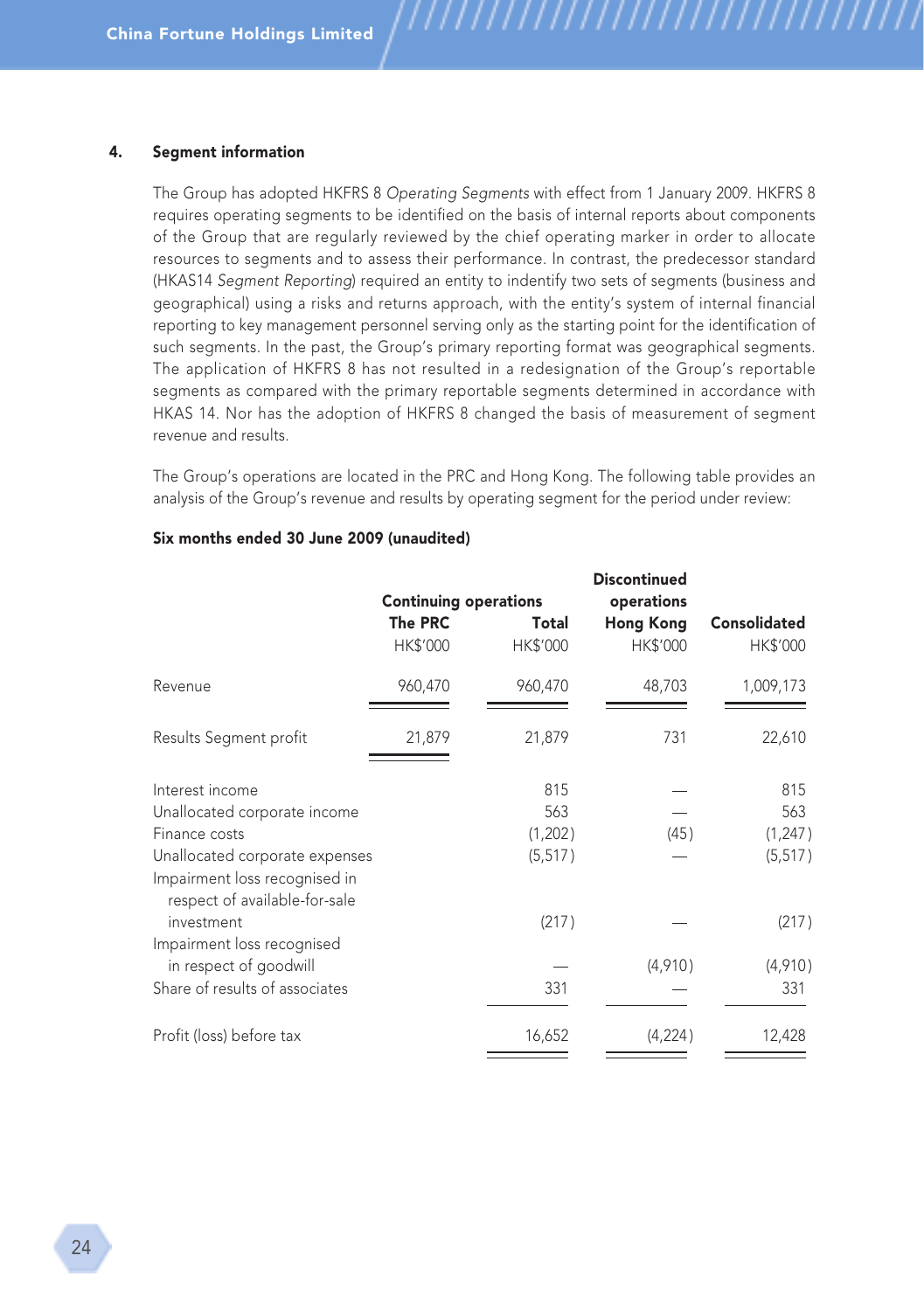## Six months ended 30 June 2008 (unaudited)

|                                  | <b>Continuing operations</b> |                   |                              |                                        |
|----------------------------------|------------------------------|-------------------|------------------------------|----------------------------------------|
|                                  | The PRC<br><b>HK\$'000</b>   | Total<br>HK\$'000 | <b>Hong Kong</b><br>HK\$'000 | <b>Consolidated</b><br><b>HK\$'000</b> |
| Revenue                          | 884.807                      | 884.807           | 141,581                      | 1,026,388                              |
| Results Segment profit           | 8,473                        | 8,473             | 2,652                        | 11,125                                 |
| Interest income                  |                              | 964               | $\overline{\phantom{a}}$     | 966                                    |
| Unallocated corporate income     |                              | 314               |                              | 314                                    |
| Finance costs                    |                              | (6, 128)          | (96)                         | (6, 224)                               |
| Unallocated corporate expenses   |                              | (5,550)           |                              | (5, 550)                               |
| Gain on disposal of an associate |                              | 104               |                              | 104                                    |
| Share of results of associates   |                              | (1,687)           |                              | (1,687)                                |
| (Loss) profit before tax         |                              | (3,510)           | 2,558                        | (952)                                  |
|                                  |                              |                   |                              |                                        |

#### 5. Finance costs

|                                               | Six months ended |                 |
|-----------------------------------------------|------------------|-----------------|
|                                               | 30/06/2009       | 30/06/2008      |
|                                               | <b>HK\$'000</b>  | <b>HK\$'000</b> |
|                                               | (unaudited)      | (unaudited)     |
| <b>Continuing operations</b>                  |                  |                 |
| Interest expense on:                          |                  |                 |
| Borrowings wholly repayable within five years | 1,202            | 1,436           |
| Other financial liabilities                   |                  | 4,788           |
|                                               | 1,202            | 6,224           |
| <b>Discontinued operations</b>                |                  |                 |
| Interest expense on:                          |                  |                 |
| Borrowings wholly repayable within five years | 45               |                 |
|                                               | 1,247            | 6,224           |

 $\overbrace{\hspace{25mm}}^{}$ 

 $\overline{\phantom{a}}$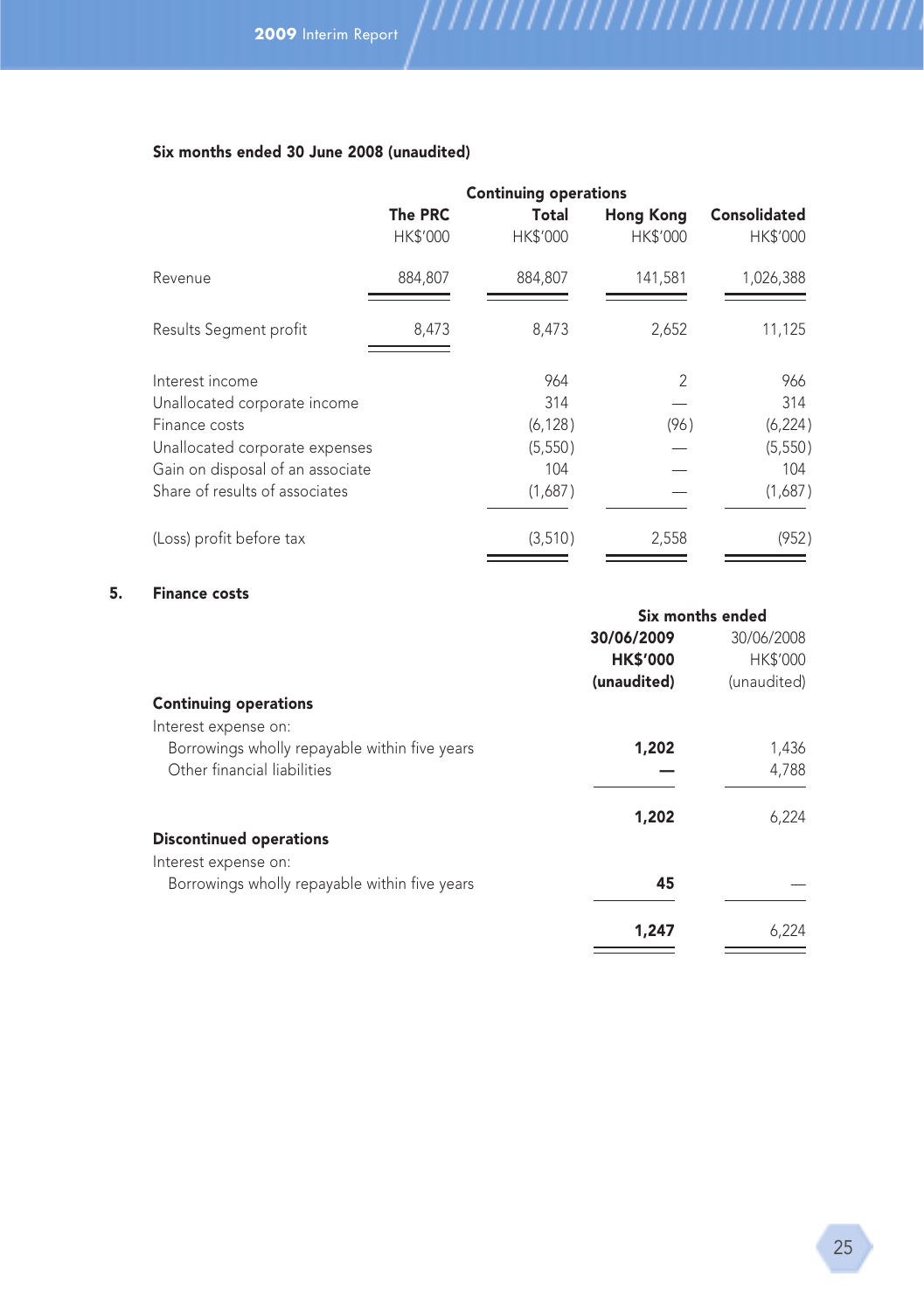#### 6. Income tax charge

|                                                       | Six months ended |                 |
|-------------------------------------------------------|------------------|-----------------|
|                                                       | 30/06/2009       | 30/06/2008      |
|                                                       | <b>HK\$'000</b>  | <b>HK\$'000</b> |
|                                                       | (unaudited)      | (unaudited)     |
| <b>Continuing operations</b>                          |                  |                 |
| Current tax                                           |                  |                 |
| Hong Kong Profits Tax                                 |                  | 242             |
| PRC Enterprise Income Tax                             | 20               | 434             |
| Income tax charge relating to continuing operations   | 20               | 676             |
| <b>Discontinued operations</b>                        |                  |                 |
| Income tax charge relating to discontinued operations |                  |                 |
| Current tax in Hong Kong                              | 92               |                 |
|                                                       | 112              | 676             |
|                                                       |                  |                 |

///////

,,,,,,,,,,,,,,,,,,,,,,,

Hong Kong Profits Tax is calculated at 16.5% of the estimated assessable profit for both periods.

PRC Enterprise Income Tax represents taxation charge on the assessable profits of the Company's subsidiaries, Fortune (Shanghai) International Trading Co., Ltd. ("Fortune Shanghai") and 上海遠嘉國際貿易有限公司 ("Shanghai Yuanjia") and 珠海市雷鳴達通訊設備有限公司 ("Zhuhai Reminda").

A standard rate of 25% will be applied for Fortune Shanghai and Shanghai Yuanjia from year 2008 onwards. For Zhuhai Reminda, the tax will ratchet up to 18%, 22%, 24%, 25% in 2008 to 2011 respectively.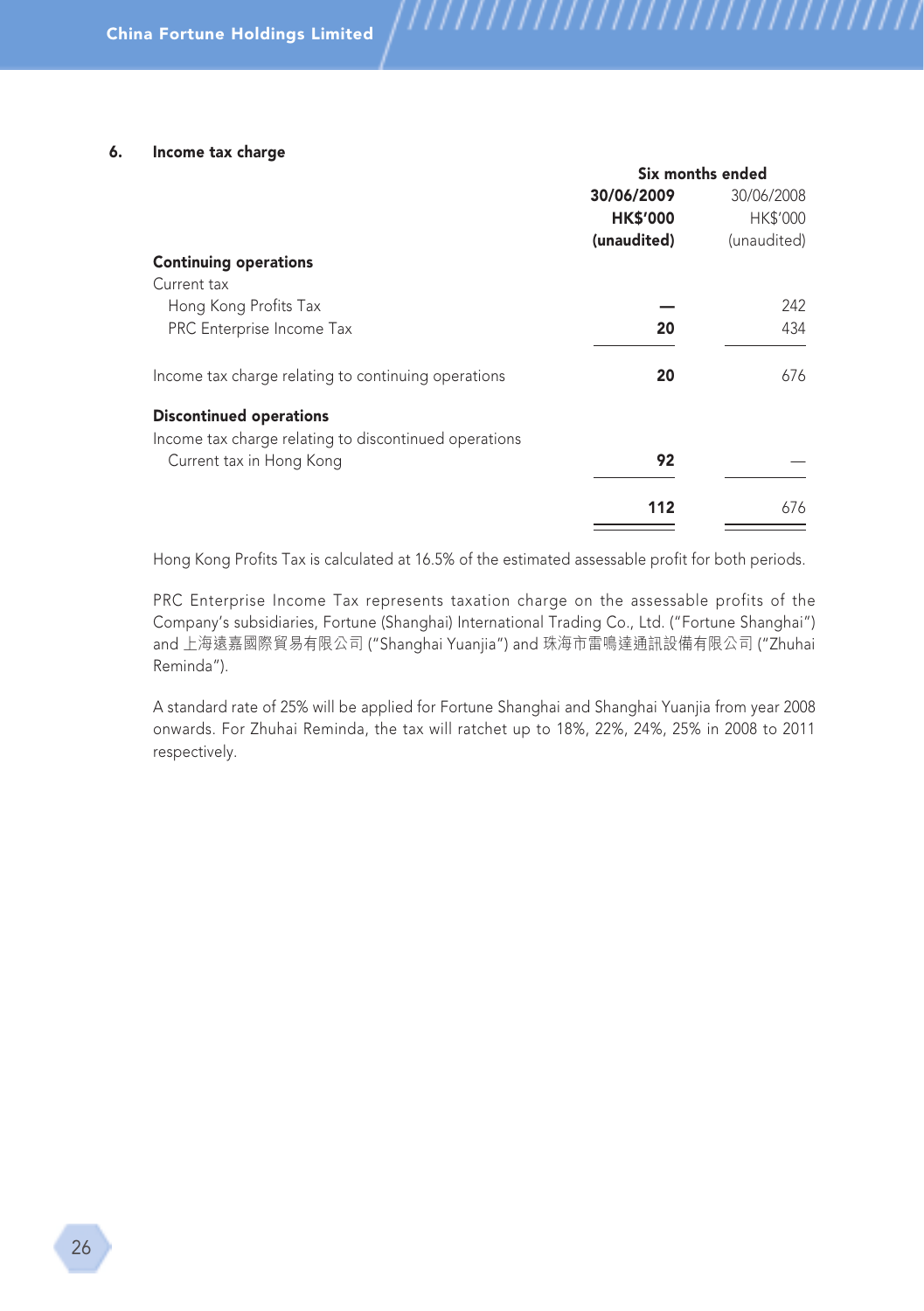#### 7. Discontinued operations

On 3 August 2009, the Group entered into a sale and purchase agreement to dispose of the entire interest in Synergy Technologies (Asia) Limited, which carried out the distribution business in Hong Kong.

The loss for the period ended 30 June 2009 from the discontinued operations was analysed as follows:

|                                                                                                                  | 01/01/2009 to<br>30/06/2009<br><b>HK\$'000</b> |
|------------------------------------------------------------------------------------------------------------------|------------------------------------------------|
| Profit of distribution business in Hong Kong for the period<br>Impairment loss recognised in respect of goodwill | 594<br>(4,910)                                 |
|                                                                                                                  | (4,316)                                        |

The results of the period ended 30 June 2009 from the distribution business in Hong Kong were as follows:

|                                | 01/01/2009 to<br>30/06/2009<br>HK\$'000 |
|--------------------------------|-----------------------------------------|
|                                |                                         |
| Revenue                        | 48,703                                  |
| Cost of sales                  | (46,650)                                |
| Gross profit                   | 2,053                                   |
| Other gains, net               | 5,514                                   |
| Selling and distribution costs | (2,928)                                 |
| Administrative expenses        | (3,908)                                 |
| Finance costs                  | (45)                                    |
| Profit before tax              | 686                                     |
| Income tax charge              | (92)                                    |
| Profit for the period          | 594                                     |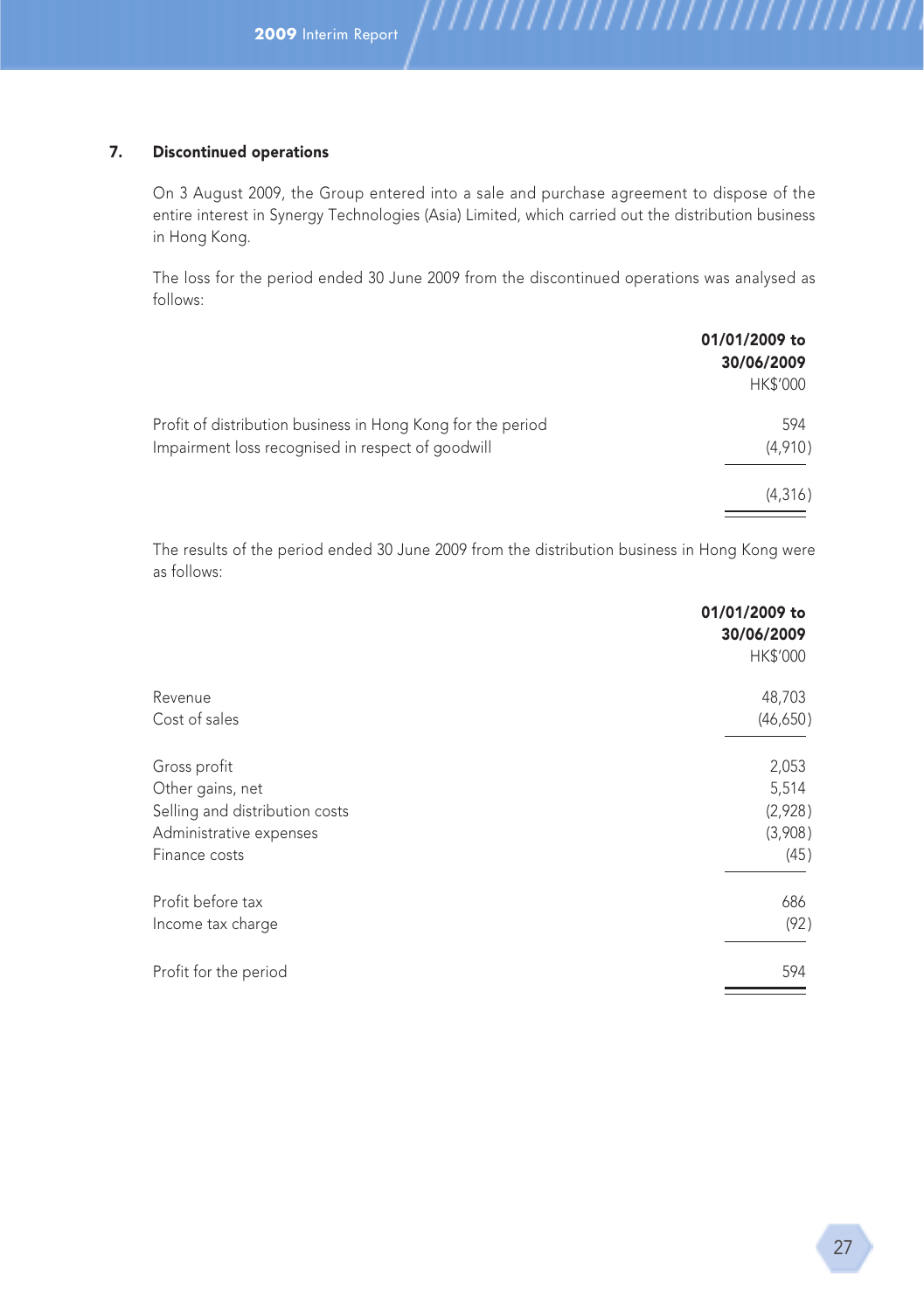#### 8. Profit (loss) for the period

Profit (loss) for the period has been arrived at after charging (crediting):

|                                                                              | Six months ended                             |                                       |                                              |                                       |                                              |                                       |
|------------------------------------------------------------------------------|----------------------------------------------|---------------------------------------|----------------------------------------------|---------------------------------------|----------------------------------------------|---------------------------------------|
|                                                                              | <b>Continuing operations</b>                 |                                       | <b>Discontinued operations</b>               |                                       | Consolidated                                 |                                       |
|                                                                              | 30/06/2009<br><b>HK\$'000</b><br>(unaudited) | 30/06/2008<br>HK\$'000<br>(unaudited) | 30/06/2009<br><b>HK\$'000</b><br>(unaudited) | 30/06/2008<br>HK\$'000<br>(unaudited) | 30/06/2009<br><b>HK\$'000</b><br>(unaudited) | 30/06/2008<br>HK\$'000<br>(unaudited) |
| Depreciation of plant and<br>equipment                                       | 627                                          | 765                                   | 20                                           |                                       | 647                                          | 765                                   |
| Interest income                                                              | (815)                                        | (966)                                 |                                              |                                       | (815)                                        | (966)                                 |
| Exchange loss (gain), net<br>(Note)                                          | 395                                          | (961)                                 | 29                                           |                                       | 424                                          | (961)                                 |
| Staff costs, comprising:<br>- Directors' emoluments<br>$-$ Other staff costs | 1,147<br>5,913                               | 1,066<br>10,437                       | 2,694                                        |                                       | 1,147<br>8,607                               | 1,066<br>10,437                       |
|                                                                              | 7,060                                        | 11,503                                | 2,694                                        |                                       | 9,754                                        | 11,503                                |

,,,,,,,,,,,,,,,,,,,,,,,,,,,,,,,,

Note: Amounts included in other gains, net.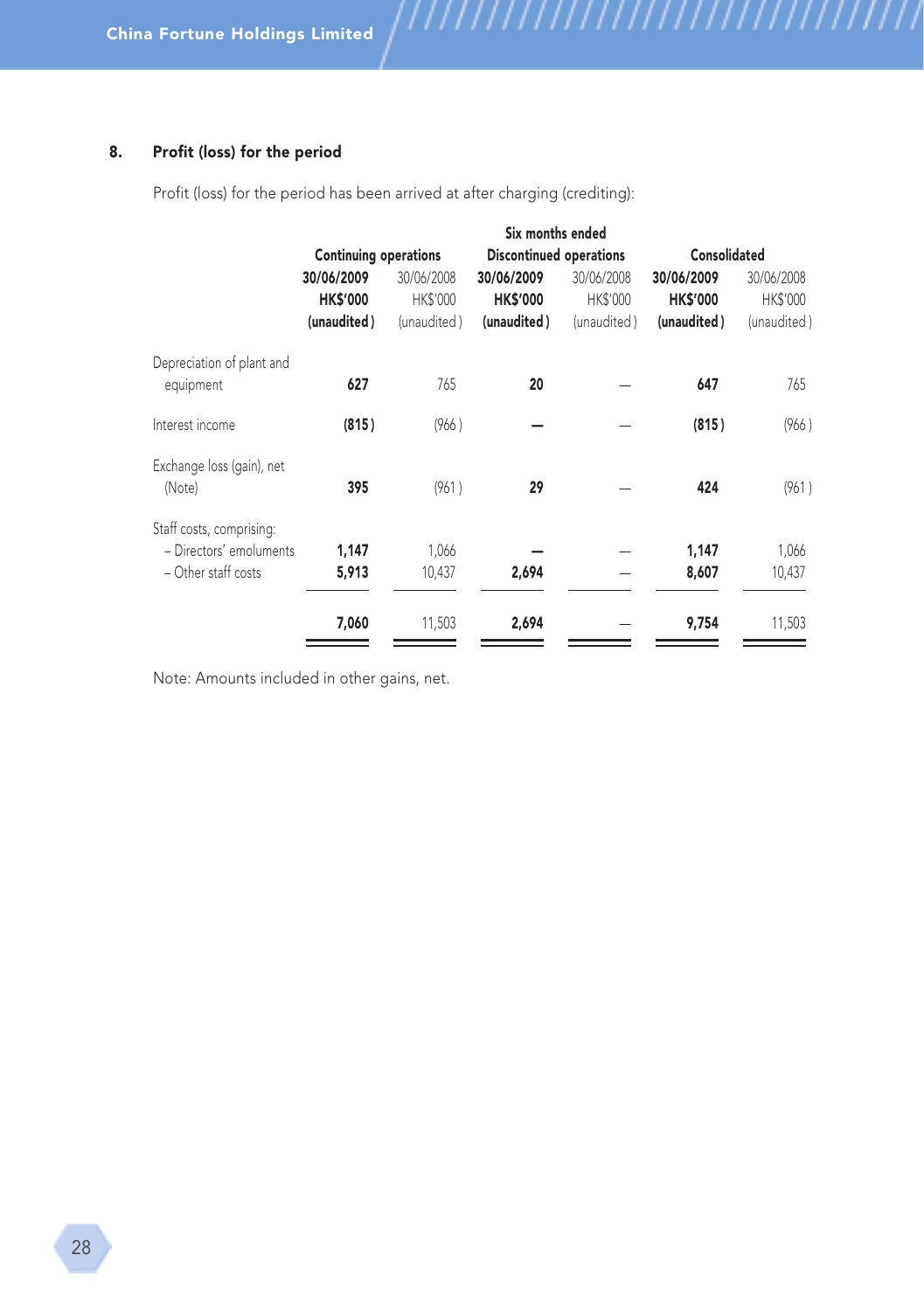#### 9. Earnings (loss) per share

#### From continuing and discontinued operations

The calculation of the basic earnings (loss) per share attributable to owners of the Company is based on the following data:

|                                                                                       |                 | Six months ended |  |
|---------------------------------------------------------------------------------------|-----------------|------------------|--|
|                                                                                       | 30/06/2009      | 30/06/2008       |  |
|                                                                                       | <b>HK\$'000</b> | <b>HK\$'000</b>  |  |
|                                                                                       | (unaudited)     | (unaudited)      |  |
| Earnings (loss)<br>Profit (loss) for the period attributable to owners of the Company | 12,318          | (1, 152)         |  |
|                                                                                       |                 |                  |  |
| Number of shares                                                                      | '000'           | '000             |  |
| Weighted average number of ordinary shares in issue                                   | 372,790         | 372,790          |  |
| Basic earnings (loss) per share (HK cent(s))                                          | 3.3             | (0.3)            |  |
|                                                                                       |                 |                  |  |

#### From continuing operations

Earnings (loss) figures are calculated as follows:

|                                                            | Six months ended |                 |
|------------------------------------------------------------|------------------|-----------------|
|                                                            | 30/06/2009       | 30/06/2008      |
|                                                            | <b>HK\$'000</b>  | <b>HK\$'000</b> |
|                                                            | (unaudited)      | (unaudited)     |
| Earnings (loss)                                            |                  |                 |
| Profit (loss) for the period attributable to owners        |                  |                 |
| of the Company                                             | 12,318           | (1, 152)        |
| Add: loss for the period from discontinued operations      | 4,316            |                 |
| Basic earnings (loss) per share from continuing operations | 16,634           | (1, 152)        |
| Number of shares                                           | '000             | '000            |
| Weighted average number of ordinary shares in issue        | 372,790          | 372,790         |
| Basic earnings (loss) per share (HK cent(s))               | 4.5              | (0.3)           |
|                                                            |                  |                 |

No diluted earnings per share is presented as the exercise price of the Company's share options was higher than the average market price for the period ended 30 June 2009.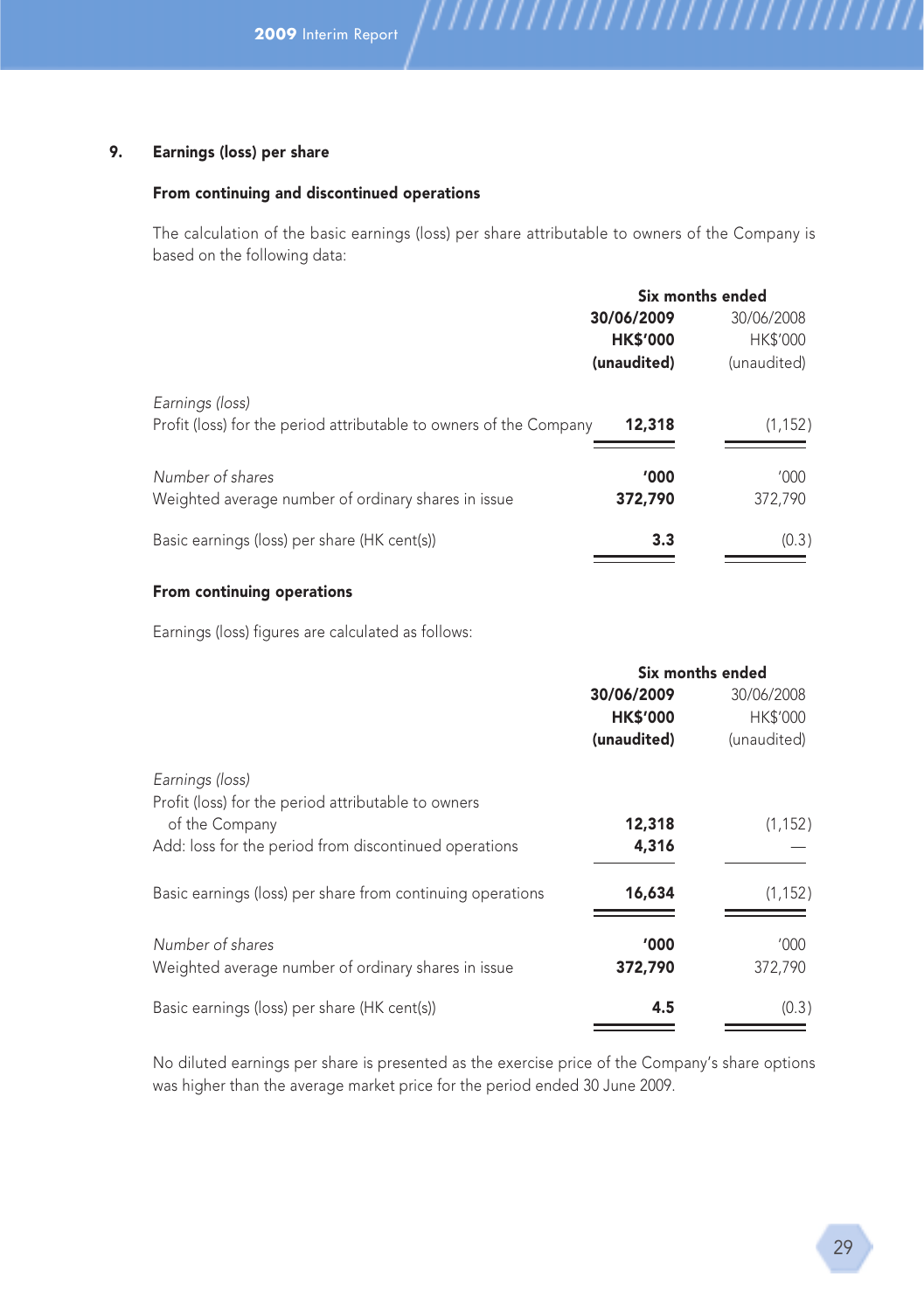#### 10. Trade, bills and other receivables

| 30/06/2009      | 31/12/2008 |
|-----------------|------------|
| <b>HK\$'000</b> | HK\$'000   |
| (unaudited)     | (audited)  |
| 24,229          | 51,790     |
| (14, 511)       | (27, 398)  |
| 9,718           | 24,392     |
| 4               | 10,919     |
| 26,049          | 28,363     |
| 40,580          | 13,146     |
| 76,351          | 76,820     |
|                 | 673        |
| 76,351          | 77,493     |
|                 |            |

,,,,,,,,,,,,,,,,,,,,,,,,,,,,,,,,

The Group allows credit period ranged from 30 to 90 days to its trade customers. The following is an aged analysis of the trade and bills receivables (net of allowance) at the balance sheet date:

|                              | 30/06/2009<br><b>HK\$'000</b><br>(unaudited) | 31/12/2008<br>HK\$'000<br>(audited) |
|------------------------------|----------------------------------------------|-------------------------------------|
|                              |                                              |                                     |
| Trade and bills receivables: |                                              |                                     |
| 0 to 30 days                 | 9,085                                        | 16,828                              |
| 31 to 90 days                | 612                                          | 4,698                               |
| Over 90 days                 | 21                                           | 3,539                               |
|                              | 9,718                                        | 25,065                              |
|                              |                                              |                                     |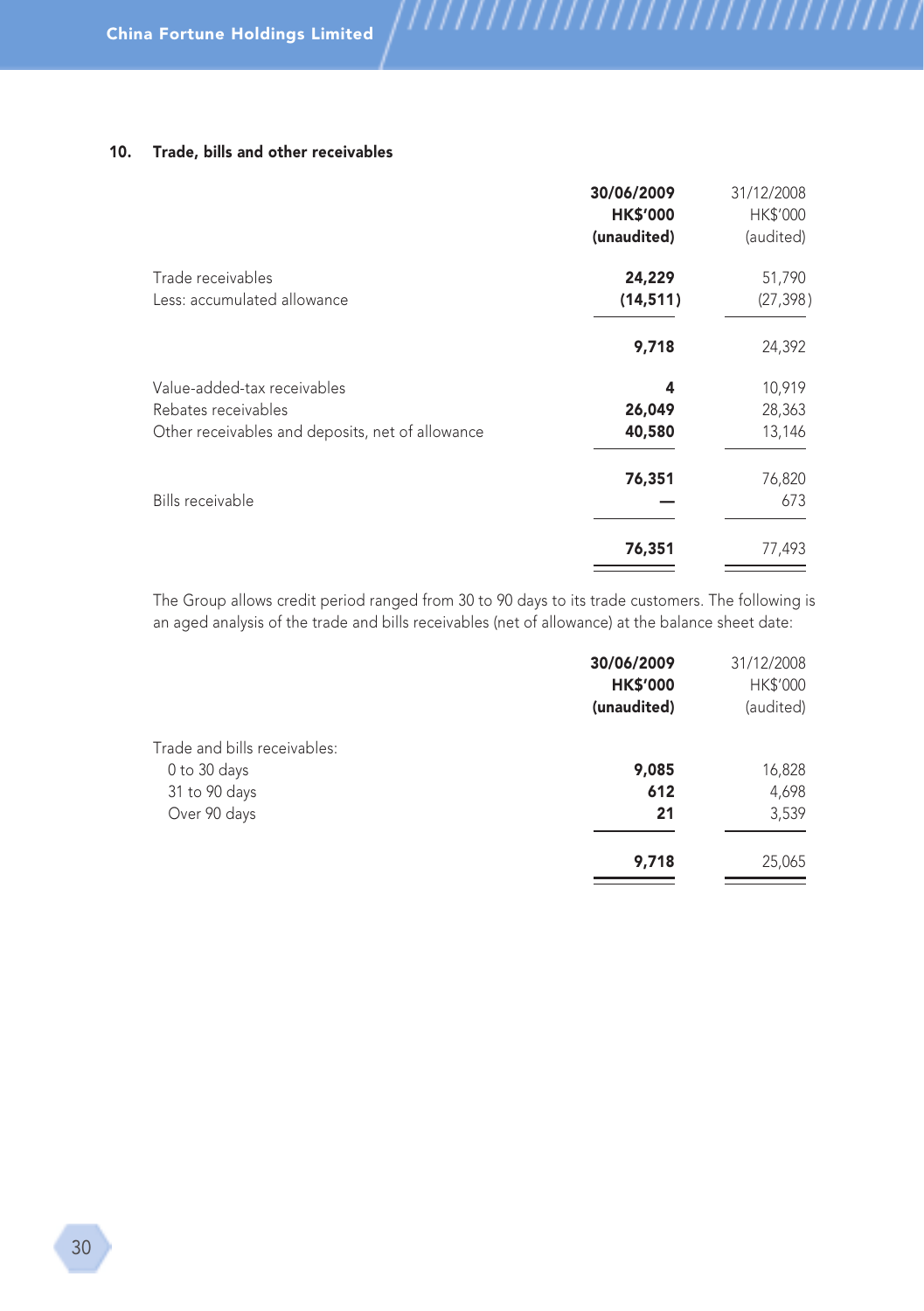#### 11. Trade and other payables

 $12.$ 

The following is an aged analysis of the trade payables at the balance sheet date:

,,,,,,,,,,,,,,,,,,,,,,,,,,,,,,,,

|                             | 30/06/2009      | 31/12/2008 |
|-----------------------------|-----------------|------------|
|                             | <b>HK\$'000</b> | HK\$'000   |
|                             | (unaudited)     | (audited)  |
| Trade payables              |                 |            |
| 0 to 30 days                | 512             | 36,258     |
| 31 to 90 days               | 211             | 1,404      |
| Over 90 days                | 303             | 7,036      |
|                             | 1,026           | 44,698     |
| Other payables and accruals | 46,575          | 35,482     |
|                             | 47,601          | 80,180     |
| <b>Bank borrowings</b>      |                 |            |
|                             | 30/06/2009      | 31/12/2008 |
|                             | <b>HK\$'000</b> | HK\$'000   |
|                             | (unaudited)     | (audited)  |
| Bank borrowings comprise:   |                 |            |
| Bank loans                  | 44,252          | 51,071     |
| Trust receipt loans         |                 | 1,589      |
|                             | 44,252          | 52,660     |
| Secured                     | 37,752          | 45,660     |
| Unsecured                   | 6,500           | 7,000      |
|                             | 44,252          | 52,660     |
|                             |                 |            |

At the balance sheet date, the bank borrowings of the Group are repayable on demand or within one year.